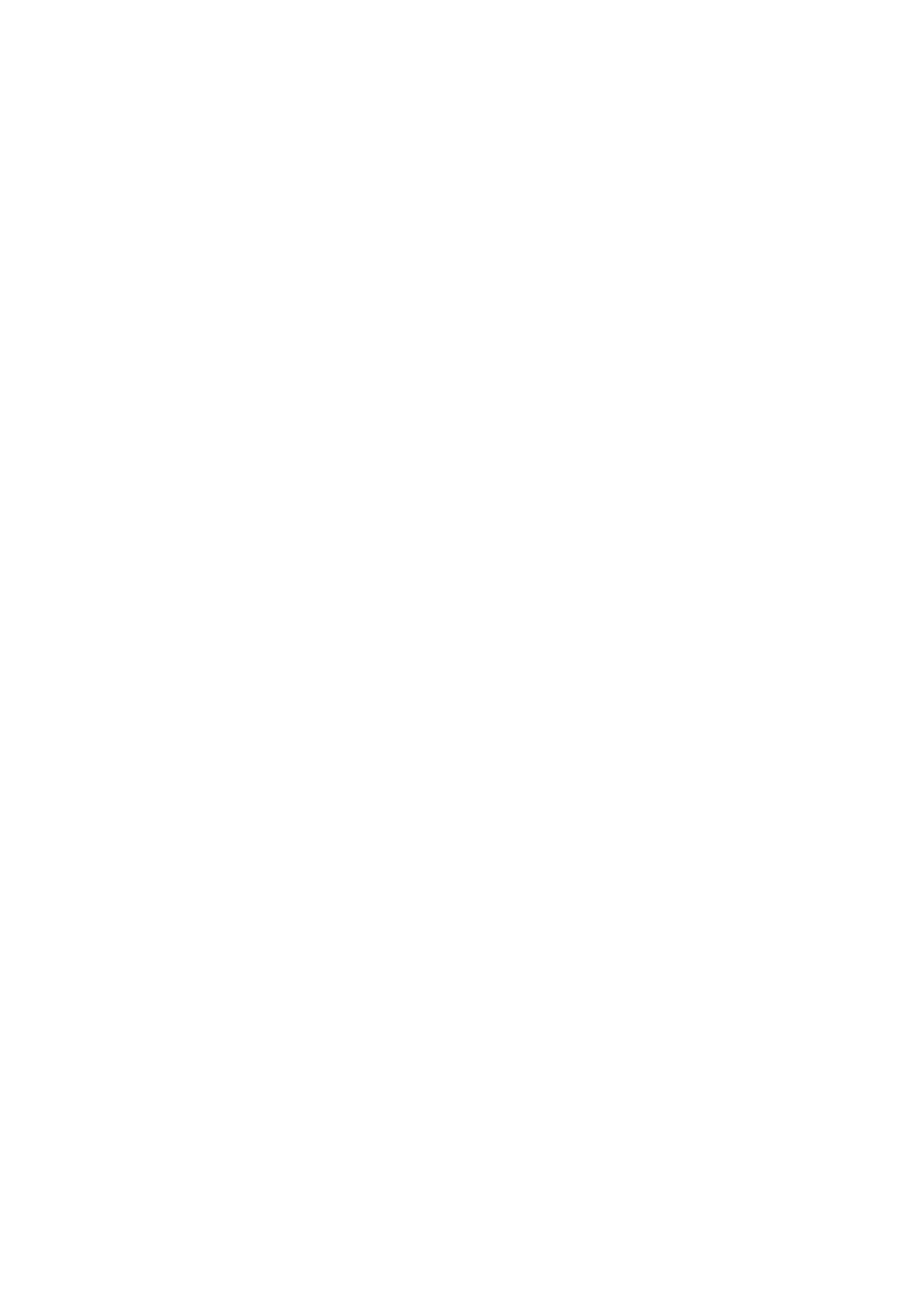### 1. Introduction

The processes induced by short-lasting laser pulses in semiconductors permanently excite the attentions of technologists in microelectronics,experimentalists and theoretical <sup>p</sup>hysicists. Speaking about microelectronic technologies one has to mention that microelectronics technologists in the process of the creation of faster and faster switching devices reached "quantum limitation" on frequency when characteristics of the elements changed drastically. It could be said the scientists arrived at <sup>a</sup>restriction imposed by quantum uncertainty  $\Delta E \cdot \Delta \tau \sim \hbar$  itself, hence more experiments on ultrafast dynamics of semiconductors are neededto investigate new features in behaviuor of such materials.

 There are essentially two different classes of experiments for the study of carriers dynamics [1]: luminescence and pump-probe measurements. In both cases <sup>a</sup> pump pulse is used to generate electron-hole pairs and bring semiconductor into the state far from thermal equilibrium. In <sup>a</sup> luminescence experiment the radiation emitted in <sup>a</sup> direction different from that of incident pulse due to recombination processes is analyzed spectrally and/or temporally. Both carriers and <sup>p</sup>hotons dynamics are being described quantum mechanically that allows one to investigate spontaneous and/or stimulated emission and adsorption of the light insemiconductors.

In <sup>a</sup> pump-probe experiment the semiconductor is excited by <sup>a</sup> pumppulse travelling in a direction  $q_1$  and the dynamics of the carriers induced by this excitation are studied by looking at some property related to <sup>a</sup>delayed pulse in a direction  $q_2$ . In pump-probe experiments one obtains differential transmission/reflection spectra (DTS). Though the only values entering DTS are spectral characteristics of probe signal and change of interband polarization , to calculate complete dynamics of the excited semiconductor and, consequently, to verify experimental data, one has to take into account the distribution functions of carriers and <sup>p</sup>honons as well. Usually, light-matter interaction is considered to be classical one in pump-probe measurements while carrier-carrier interaction is of minor importance in comparison with carrier-phonon one, when <sup>a</sup> maximumpair density is about  $10^{17} \div 10^{18}$  cm<sup>-3</sup>. The investigation of ultrafast dynamics of laser excited semiconductors showed [1,2,10] that no purelyempirical model with collision integrals in  $\tau$ -approximation manifested its efficiency.

Thus, the task for theoretists is to construct <sup>a</sup> reliable model that allows to describe kinetic processes in semiconductors taking into account all processes running in the systems: effects of "memory" - the most important when one deals with phenomena on femptosecond scale, quantum coherence effects, influence of the dynamical correlations, formation of quasiparticle behaviour etc.

 One can point out three main directions which are being followed during investigation of quantum kinetics in semiconductors: matrix density theory [2–6]; Green functions method [8–10]; the method of nonequilibrium statistical operator [11–13]. In our Introduction we touch upon mainadvantages and shortcomings of all these approaches.

 In the theory of density matrix one deals with the chain of coupled equations for electron and <sup>p</sup>honon distribution functions [4,5]. In fact, this chain of equations appears to be infinite, incorporating more and more complex (with the increasing number of creation/annihilation operators) correlation functions. This system of equations is decoupled in the certain approximation in interaction, the obtained set of differential equations is being solved numerically or analyzed theoretically with appropriate initial conditions. Though such an approach formally admits taking into account higher correlations, there are some weak points here.The first one consists in the fact that it is impossible to trace the validity of conservation laws - the main point for any kinetic equation to be quite reliable. Another shortcoming is dealt with the lack of information about memory <sup>p</sup>henomena: the chain of equation does not contain time convolution, being in fact the system of differential equations with constant coefficients. Though taking into account higher correlations in the 4-th Born approximation manifested its efficiency in the framework of density matrix approac<sup>h</sup> (for instance, one succeeded to obtain the solutions for one-particle distribution function which do not contain any artefact like negative parts and instabilities - the main problem of the 2-nd Born approximation), it was necessary to include time retardation. In Ref. [3] both time retardation for the electron distribution function and quasiparticle damping in the equation for polarization were taken into consideration. Temporal evolution of the electron distribution function was calculated both in Markovian and non-Markovian approximation. In the second case, in the electron distribution function phonon replica evolves as time goes by, but each of them starts rather broad before sharpening until reaching the zero-phonon shape. This could be considered as <sup>a</sup> fingerprint of quantum kinetics. Another manifestation of purely quantum<sup>p</sup>henomenon is quantum beating in interband polarization [2,10].

In the works by Kuznetsov [8,9] there were calculated relaxation times for electron distribution function in the approximation of <sup>p</sup>honon thermal bath and linear excitation as functions of excess energy and pulse duration. However, no quasiparticle damping was included into initial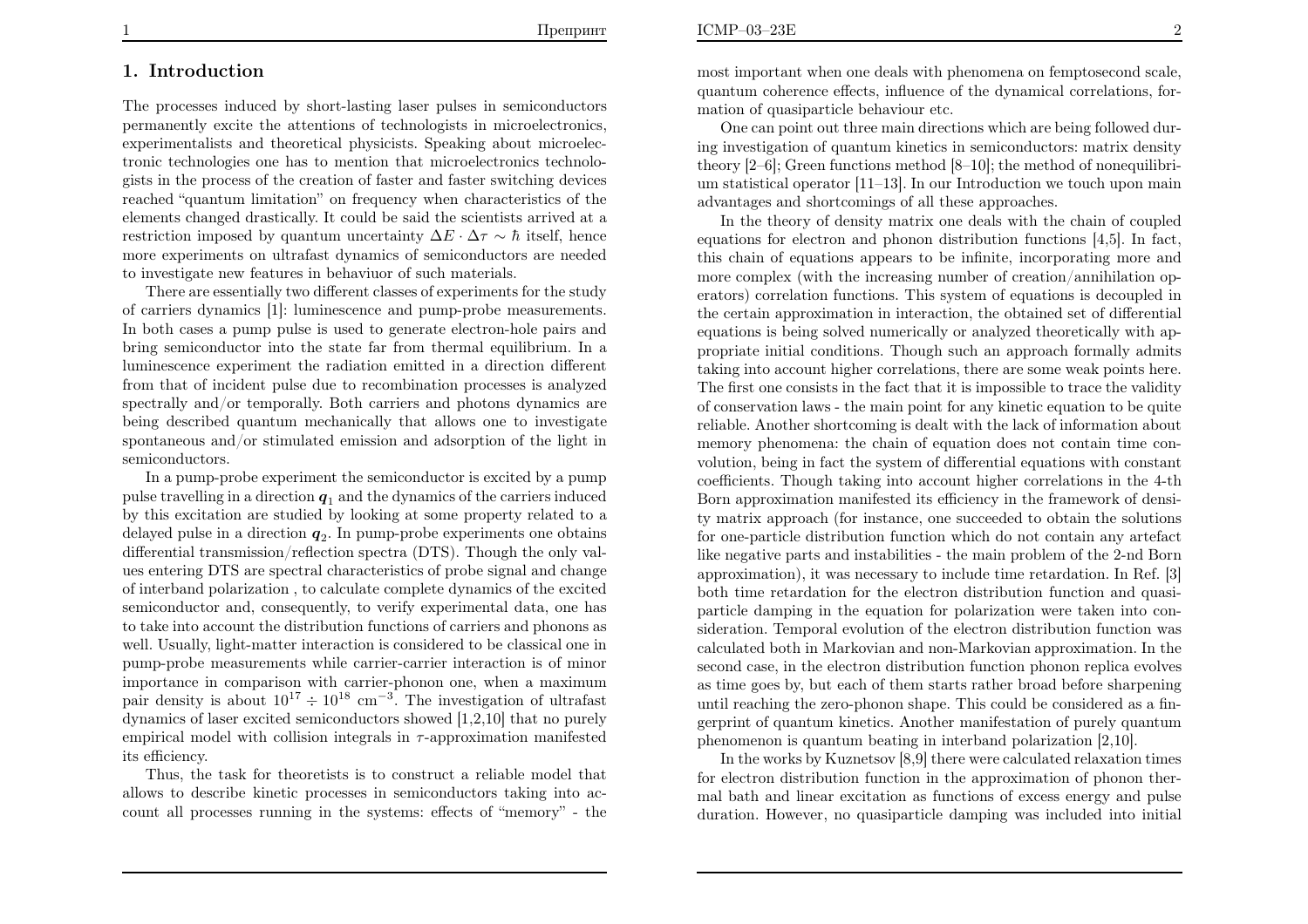kinetic equations, and the solution of coherent problem was taken as <sup>a</sup> zeroth approximation that does not allow to investigate an actual thermalization of the system. Green's function method was improved in Ref. [10], and kinetics of <sup>p</sup>honon was included in the chain of equations to obtain proper nonequilibrium one-particle distribution functions - for carriers and polarization. The equations for retarded/advanced Green functions were solved in the diagonal Wigner-Weisskopf approximation so that quasiparticle damping was not included into the field-dependent off-diagonal self-energy matrixes. Investigation showed well-pronounced quantum beats in the interband polarization - <sup>a</sup> typical feature of quantum coherence phenomena.

 However, neither density matrix nor Green function method can incorporate nonequilibrium thermodynamics relations. On the other hand,the question how to include the initial correlations into the system, which are of great importance in such short-lasting processes, naturally appears. An attempt to do this has been performed in [12,13] where kinetic equations in the 2-nd Born approximation were obtained using the nonequilibrium statistical operator (NSO) formalism. Initial correlations were introduced by means of quasiequilibrium (relevant) distribution functions. The set of abbreviated description including one-particle densities and interaction energy was taken as <sup>a</sup> basic one. Collision integral consists of the two parts: due to collision dynamics and as <sup>a</sup> result of initial correlations. In the state of complete equilibrium both integrals compensate each other. It is worthy to note, that correlational contribution related to nonequilibrium temperature (quasitemperature) of the system vanishes in the Markovian approximation which indicates an existence of two typical relaxation times:  $\tau_{col}$  related to fast one-particle effects and  $\tau_{corr}$  connected with slower many-particle interactions. How ever, in the evaluation of kinetic equations, Wick's decomposition of the creation/annihilation operators was performed, hence correlations enter in the kinetic equations only indirectly - via mean value of interaction energy. Another point is that it is difficult to introduce <sup>a</sup> quasiparticle damping in the NSO method self–consistently. In Ref. [14] this problem was partially solved in the framework of the mixed (thermodynamic and time) Green's functions formalism. Despite of rather formidable structure of obtained expressions it is possible to solve them numerically forthe simplest case of, say, electron–phonon relaxation.

However, the picture becomes much more complicated in the presence of the external field. Markovian picture is found to be ineffective in such <sup>a</sup> case [1,10], and one has to deal with the system of integro–differential equations for one-particle distribution functions of carriers,

phonons and polarization. The principal question is an introduction ofslowly varying variable  $\langle H_{int} \rangle^t$  into the basic set of dynamic variable, since only taking into consideration of mean value of interaction energy allows one to obtain <sup>a</sup> proper transition from essentially nonequilibrium behaviour to Markovian one and, consequently, ensures equilibriumsolution of the kinetic equations [12–14].

 It is challenging to investigate whether introduction of interaction energy could stabilize the solutions of kinetic equations in the second Born approximation, or introduction of quasiparticle damping is necessary. We <sup>p</sup>lan to touch upon all these problems in our paper on ultrafast kinetics in laser-excited semiconductors. The article is structured as follows: in the next Section we write down Hamiltonian, describing the basic interactions in laser-induced semiconductor and present coherent solutions to kinetic equations. In the third Section we construct collision integrals which are found to consist of two terms: due to collisional dynamics and due to consideration of initial correlations in the system. Additionally, the equation for quasitemperature will be obtained, and generalized heat capacity will be introduced. In the 4-th Section we consider some aspects related to energy balance requirement. In the Section 5 we examine <sup>a</sup> simplified version of the chain of kinetic equations in approximation of zero polarization. In fact, we deal with effective one-zone semiconductor investigated in Ref. [12]. Special attention will be paid to Markovian limit and transition of the system to equilibrium. The last Section contains some numerical estimations for relaxational dynamicsof the excited two-zone semiconductor and discussion of the results.

### 2. Basic model of two-zone laser excited semiconductor

To describe the kinetics of laser-excited semiconductor let us introduce<sup>a</sup> Hamiltonian of the system:

$$
H(t) = H_0 + H_f(t) + H_{int}, \t\t(2.1)
$$

where

$$
H_0 = \sum_{\mathbf{k},\alpha} e_{\alpha \mathbf{k}} a_{\alpha \mathbf{k}}^\dagger a_{\alpha \mathbf{k}} + \sum_{\mathbf{q}} \hbar \omega_{\mathbf{q}} \left( b_{\mathbf{q}}^\dagger b_{\mathbf{q}} + \frac{1}{2} \right) \tag{2.2}
$$

denotes the kinetic part of the Hamiltonian in representation of secondary quantization,  $a_{\alpha k}^{\dagger}$  and  $a_{\alpha k}$ ,  $\alpha = \{c, v\}$  mean creation and annihilation operators of conduction  $(\alpha = c)$  and valence electrons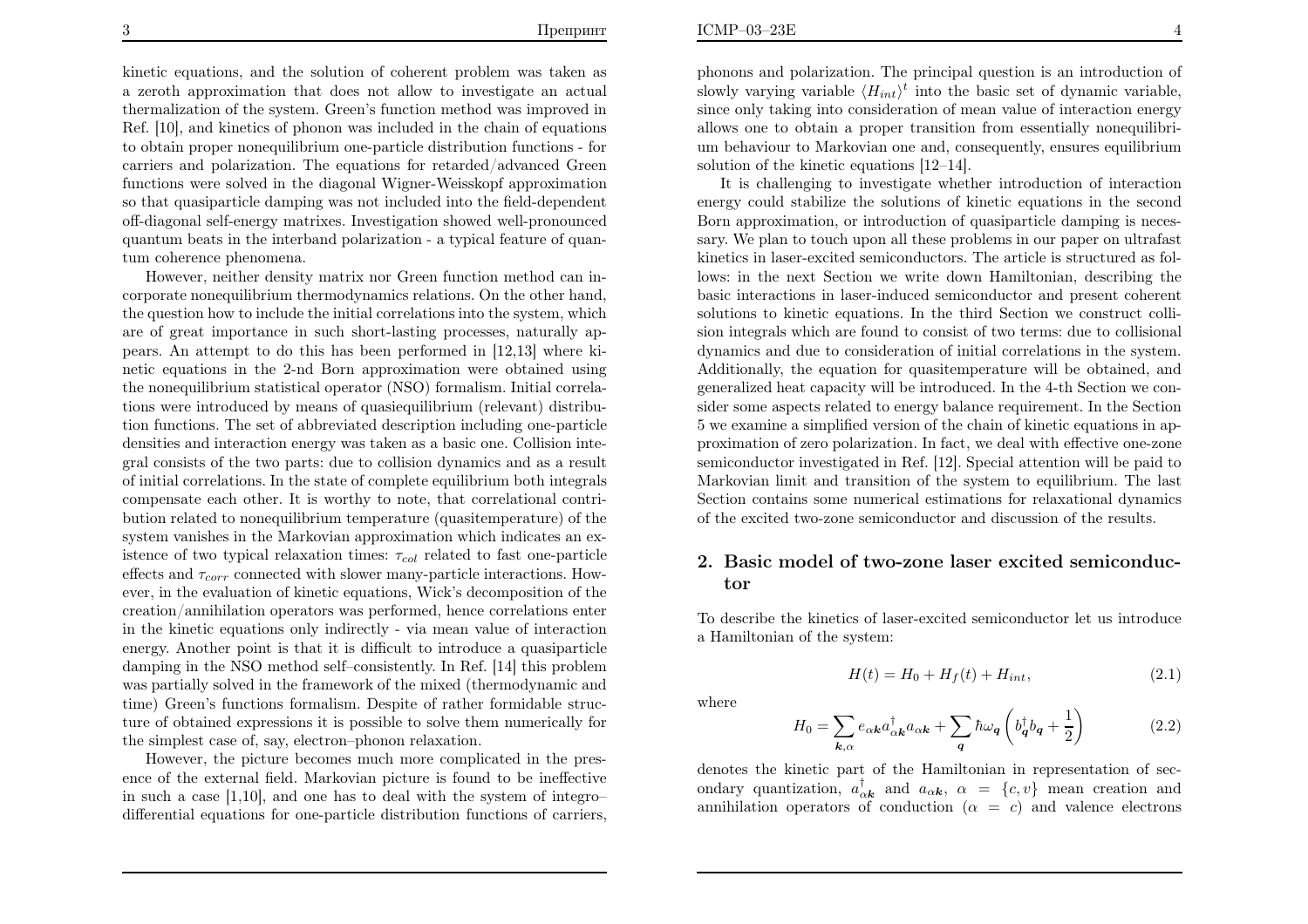$(\alpha = v)$ , while  $b_{\boldsymbol{q}}^{\dagger}$ ,  $b_{\boldsymbol{q}}$  correspond to creation and annihilation opera- tors of phonons. We shall deal with parabolic two–band semiconductor;the energies of the electrons in the vicinity of the  $\Gamma$  point are to be described by the effective mass  $m_c$  of the electrons in the conduction band and  $m_v$  of the holes in the valence band:

$$
e_{c\mathbf{k}} = \frac{E_g}{2} + \frac{\hbar^2 \mathbf{k}^2}{2m_c} = \frac{E_g}{2} + \varepsilon_{c\mathbf{k}}, \qquad e_{v\mathbf{k}} = -\frac{E_g}{2} - \frac{\hbar^2 \mathbf{k}^2}{2m_v} = -\frac{E_g}{2} - \varepsilon_{v\mathbf{k}}.
$$
\n(2.3)

Field–dependent part of Hamiltonian  $H_f (t)$  is presented in the form

$$
H_f(t) = -\sum_{\alpha \neq \beta, \mathbf{k}} \mu_{\alpha\beta}(\mathbf{k}) a_{\alpha\mathbf{k}}^\dagger a_{\beta\mathbf{k}} E(t), \tag{2.4}
$$

that describes the interband polarization of carriers by external field $E(t)$  via optical matrix elements  $\mu_{\alpha\beta}(\mathbf{k})$ :

$$
\mu_{cv}(\mathbf{k}) = e \int d\mathbf{r} \, u_{c\mathbf{k}} \frac{\mathbf{E}_0 \mathbf{r}}{E_0} u_{v\mathbf{k}} + \text{h.c.}
$$
\n(2.5)

where denotation h.c. means Hermitian conjugation, and  $u_{\alpha k}$  is the lattice periodic Bloch function of the band  $\alpha$  and the crystal momentum **k**. Usually,  $\mu_{\alpha\beta}(\mathbf{k})$  are supposed to be constants,  $\mu_{\alpha\beta}(\mathbf{k}) \approx d_0$ ; they define Rabi energy  $\hbar\omega_R=d_0E_0$  of the laser pulse [9,10], where  $E_0$  is the field amplitude.

Time profile of the external electric field could be approximated asa leading edge of the excitation pulse with duration  $\tau_p$  and central frequency  $\omega$  in the form

$$
\boldsymbol{E}(t) = \boldsymbol{E}_0(t) \cos(\omega t), \quad \boldsymbol{E}_0(t) = \boldsymbol{E}_0 \exp[-t^2/\tau_p^2]. \tag{2.6}
$$

Note that we deal with homogeneous system under uniform excitation,the length of the wave being determined by energy  $1\div 3$  eV (characteristic gap-width in two-zone semiconductor) is about  $10^{-7}$  m that is much more than lattice period in several nanometers.

The last term  $H_{int}$  in the Hamiltonian, which is supposed to be small, describes the carrier–phonon interaction and could be presented as

$$
H_{int} = \sum_{\alpha kq} D(q) \left( b_q a_{\alpha k}^\dagger a_{\alpha k-q} + b_q^\dagger a_{\alpha k-q}^\dagger a_{\alpha k} \right), \tag{2.7}
$$

,

where the constant of interaction  $D(q)$  could be chosen in the Fröhlichtype form [8,10]:

$$
D(\mathbf{q})^2 = \frac{2\pi e_c^2 \omega_{LO}}{\epsilon^* \mathbf{q}^2}
$$

 $\mathbf{E}$  6

 $\hbar\omega_{LO}$  means the energy of a longitudinal optical phonon (in all subsequent calculations we shall deal with dispersionless longitudinal opticalphonons, so we put  $\omega_q = \omega_{LO}$  everywhere), and  $\epsilon^*$  denotes an effective dielectric constant. Note, that first two terms of the Hamiltonian couldbe presented in the matrix form as

$$
H_0(t) \equiv H_0 + H_f(t) = \sum_{\alpha\beta,\mathbf{k}} M_{\alpha\beta}(\mathbf{k},t) a_{\alpha\mathbf{k}}^\dagger a_{\beta\mathbf{k}},
$$

$$
M_{\alpha\beta}(\mathbf{k},t) = \begin{pmatrix} e_{c\mathbf{k}} & -d_0 E(t) \\ -d_0 E(t) & e_{v\mathbf{k}} \end{pmatrix}.
$$
(2.8)

The subject of our interest are the kinetic equations for nonequilibrium distribution functions of carriers  $f_{\alpha\beta}(\mathbf{k}, t)$  and phonons  $n(\mathbf{q}, t)$ , which can be determined as follows:

$$
f_{\alpha\beta}(\mathbf{k},t) = \begin{pmatrix} \langle a_{c\mathbf{k}}^{\dagger} a_{c\mathbf{k}} \rangle^{t} & \langle a_{v\mathbf{k}}^{\dagger} a_{c\mathbf{k}} \rangle^{t} \\ \langle a_{c\mathbf{k}}^{\dagger} a_{v\mathbf{k}} \rangle^{t} & \langle a_{v\mathbf{k}}^{\dagger} a_{v\mathbf{k}} \rangle^{t} \end{pmatrix} \equiv \begin{pmatrix} f_{c}(\mathbf{k},t) & p(\mathbf{k},t) \\ p^{*}(\mathbf{k},t) & f_{v}(\mathbf{k},t) \end{pmatrix},
$$

$$
n(\mathbf{q},t) = \langle b_{\mathbf{q}}^{\dagger} b_{\mathbf{q}} \rangle^{t},
$$
(2.9)

where averaging is being performed over nonequilibrium statistical operator  $\rho(t)$  and the notation for polarization  $p(\mathbf{k}, t)$  from Ref. [9] is used. Taking into account the evolution expression for NSO  $\rho(t)$  (von Neumann equation)

$$
\frac{\partial \rho(t)}{\partial t} + \frac{1}{i\hbar}[\rho(t), H(t)] = 0
$$
\n(2.10)

 and definition for distribution functions, one can write down the kineticequations in the following form [11]:

$$
\frac{\partial f_{\alpha\beta}(\mathbf{k},t)}{\partial t} - \frac{i}{\hbar} \left[ M(\mathbf{k},t), f(\mathbf{k},t) \right]_{\alpha\beta} = I_{\alpha\beta}(\mathbf{k},t),\tag{2.11}
$$
\n
$$
\frac{\partial n(\mathbf{q},t)}{\partial t} = I^{ph}(\mathbf{q},t),
$$

where  $[M(\mathbf{k}, t), f(\mathbf{k}, t)]_{\alpha\beta}$  denotes corresponding matrix elements of the commutator of two matrixes, while for collision integrals one can writedown the following general expressions:

$$
I_{\alpha\beta}(\mathbf{k},t) = \frac{1}{i\hbar} \text{Tr} \left\{ [\hat{f}_{\alpha\beta}(k), H_{int}] \rho(t) \right\},
$$
  

$$
I^{ph}(\mathbf{q},t) = \frac{1}{i\hbar} \text{Tr} \left\{ [\hat{n}(\mathbf{q}), H_{int}] \rho(t) \right\}.
$$
 (2.12)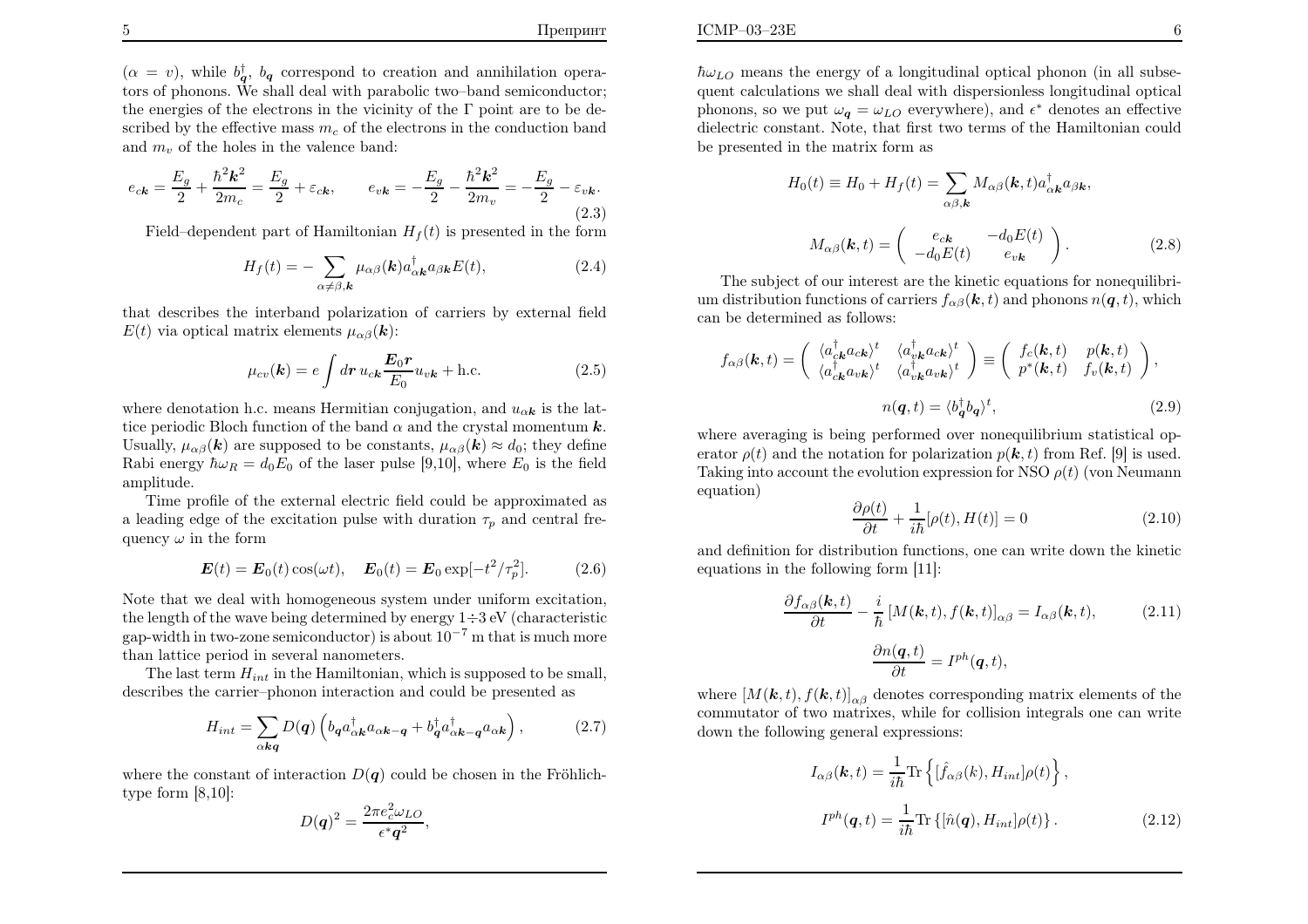The former kinetic equation (2.11) without collision integral  $I_{\alpha\beta}(\mathbf{k}, t)$ is known as a coherent approximation<sup>1</sup>: in the Green's functions formal ism [8,10] it corresponds to singular terms (coherent part) of self-energymatrix only. Coherent kinetic equations could be written as follows:

$$
\frac{\partial f_c(\mathbf{k},t)}{\partial t} = -2\mathrm{Im} \left( p^*(\mathbf{k},t) d_0 E(t) \right),
$$

$$
\frac{\partial f_v(\mathbf{k},t)}{\partial t} = -\left( \frac{\partial f_c(\mathbf{k},t)}{\partial t} \right), \qquad (2.13)
$$

$$
\frac{\partial p(\mathbf{k},t)}{\partial t} = -\frac{i}{\hbar} (e_{c\mathbf{k}} - e_{v\mathbf{k}}) p(\mathbf{k},t) + \frac{i}{\hbar} d_0 E(t) (f_c(\mathbf{k},t) - f_v(\mathbf{k},t)).
$$

 Relations (2.13) are nothing but the Bloch equations which are widely used to describe the optical response of <sup>a</sup> two–level system. A genera<sup>l</sup> solution of these equations for an arbitrary form of  $E(t)$  is not known; however, Eqs.  $(2.13)$  yield a useful integral of motion [9]:

$$
4|p(\mathbf{k},t)|^2 + (f_c(\mathbf{k},t) - f_v(\mathbf{k},t))^2 = 1
$$
\n(2.14)

for radius of the Bloch sphere, which makes clear that as long as there is no relaxation,  $p(\mathbf{k}, t)$  and  $f_c(\mathbf{k}, t)$  are generally of the same order. This is particularly obvious in the low excitation limit  $(f_c \ll 1)$ , where  $(2.13)$ reduces to

$$
|p(\mathbf{k},t)|^2 \approx f_c(\mathbf{k},t) \approx 1 - f_v(\mathbf{k},t).
$$

In the process of relaxation due to electron-phonon interaction, polarization finally decreases because of the finite spectral width of the pulse.In the last Section we perform numerical calculation in the assumption that non-diagonal elements of distribution function, related with interband polarization, damp faster then diagonal ones. This situation is wellknown in quantum kinetics [11], though during pulse transmission it is necessary to consider polarization on equal terms with diagonal elementsof distribution functions.

# 3. Collision integrals and equation for quasitemperature

To obtain an explicit form of collision integrals (2.12) one has to construct <sup>a</sup> general solution of von Neumann equation. To do this let us supply the evolution equation (2.10) with initial conditions  $\rho(t_0) = \rho_{rel}(t_0)$ .

Following the standard procedure [12,13], we define relevant statisticaloperator  $\rho_{rel}(t)$  in generalized Gibbs form as

$$
\rho_{rel}(t) = \frac{1}{Z_{rel}(t)} \exp\{-\beta(t)H_{int} - \sum_{\alpha\beta,\mathbf{kq}} \Lambda_{\alpha\beta}(\mathbf{k},t)\hat{f}_{\alpha\beta}(\mathbf{k}) - \Lambda^{ph}(\mathbf{q},t)\hat{n}(\mathbf{q})\},\tag{3.1}
$$

$$
Z_{rel}(t) = \text{Tr} \exp\{-\beta(t)H_{int} - \sum_{\alpha\beta,\mathbf{kq}} \Lambda_{\alpha\beta}(\mathbf{k},t)\hat{f}_{\alpha\beta}(\mathbf{k}) - \Lambda^{ph}(\mathbf{q},t)\hat{n}(\mathbf{q})\},\tag{3.2}
$$

where Lagrange multipliers  $\beta(t)$ ,  $\Lambda_{\alpha\beta}(\mathbf{k},t)$ ,  $\Lambda^{ph}(\mathbf{q},t)$  should be calculated from self-consistency conditions

$$
\langle a_{\beta \mathbf{k}}^{\dagger} a_{\alpha \mathbf{k}} \rangle_{rel}^{t} = f_{\alpha \beta}(\mathbf{k}, t), \quad \langle b_{\mathbf{q}}^{\dagger} b_{\mathbf{q}} \rangle_{rel}^{t} = n(\mathbf{q}, t), \quad \langle H_{int} \rangle_{rel}^{t} = \langle H_{int} \rangle^{t}
$$
\n(3.3)

 and are attributed to nonequilibrium thermodynamic forces. For instance,  $\beta(t)$  corresponds to nonequilibrium inverse temperature. Later we shall demonstrate that generalized temperature  $T(t)$  on large time scales determines an equilibrium background to which an electron temperature tends from above and <sup>p</sup>honon temperature from below, as long as one operates with subsystem temperatures. Hence, being initially determined as Lagrange multiplier,  $T(t)$  subsequently is associated with a generalized thermodynamic characteristic of the system; besides,  $T(t)$ tends to its equilibrium value  $T_{eq}$  when  $t \to \infty$ . Note, that we included  $H_{eq}$  $H_{int}$  into the basic set of abbreviated description variables. In Green's functions formalism it corresponds to introduction of temperature and mixed Green's functions [14] when Keldysh contour goes along both time and thermodynamic axes. The advantage of NSO method consists in thedirect introduction of generalized temperature  $T(t)$  while in the mixed Green's function formalism one can talk only about initial value of correlation function. It is <sup>a</sup> common problem how to introduce generalizedtemperature in the framework of Green's functions method.

Now we are in <sup>a</sup> position to obtain an iterative solution to von Neumann equation (2.10). In the second Born approximation one canpresent NSO  $\rho(t)$  in the following form, neglecting higher orders in interaction [12]:

$$
\rho(t) = \rho_{rel}(t) - \int_{t_0}^t dt' U_0(t, t') \frac{1}{i\hbar} [\rho_{rel}(t'), H_0(t') + H_{int}] U_0^+(t, t). \quad (3.4)
$$

According to the definition (2.12), collision integrals in the second Born

<sup>&</sup>lt;sup>1</sup>It is often called as "collisionless" approximation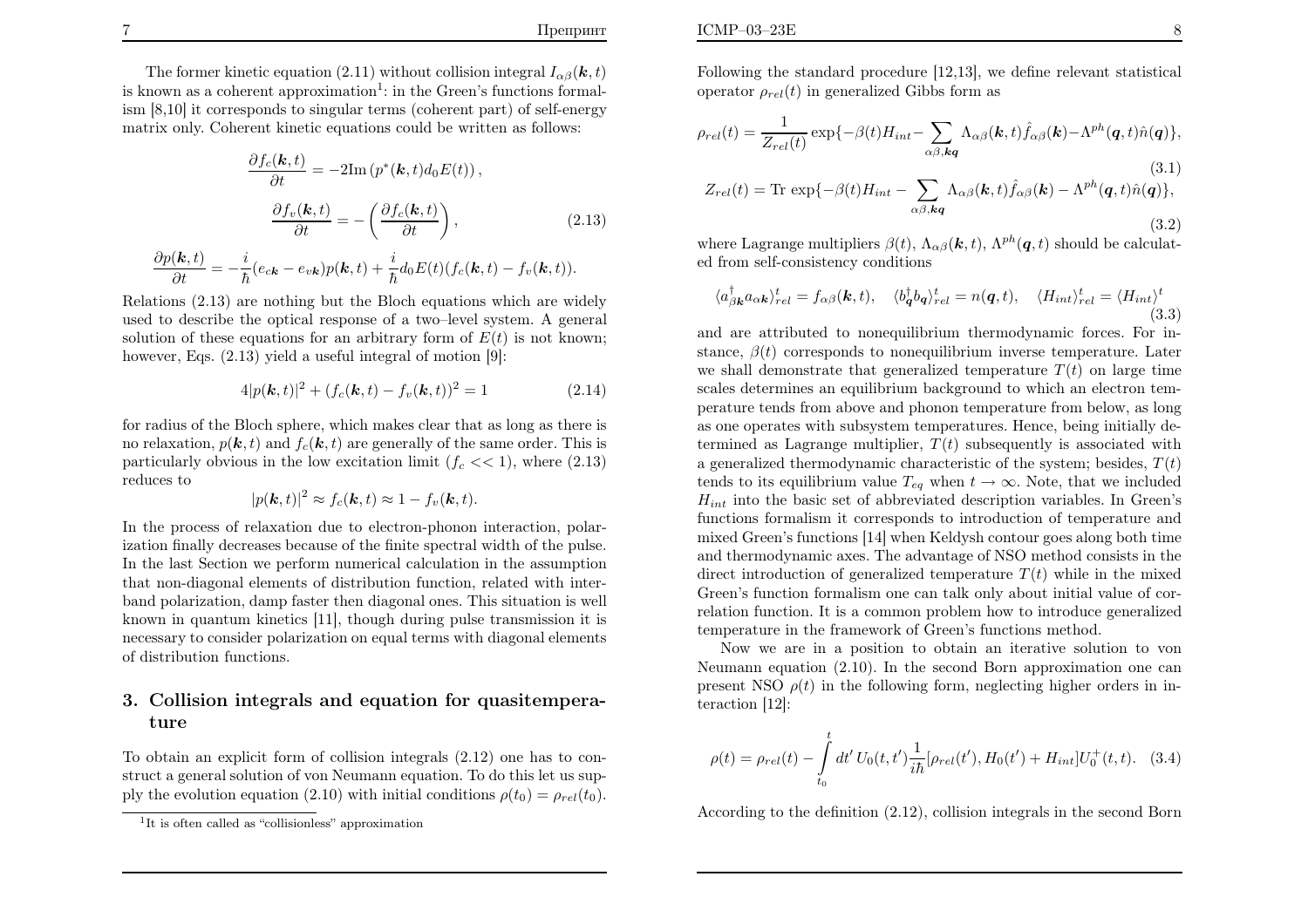approximations could be written as follows [12,13]:

$$
I_{\alpha\beta}(\mathbf{k},t) = -\frac{1}{\hbar^2} \int_{t_0}^t dt' \text{Tr}\left\{ \left[ U_0^+(t,t') \left[ a_{\alpha\mathbf{k}}^\dagger a_{\beta\mathbf{k}}, H_{int} \right] U_0(t,t'), H_{int} \right] \rho_{rel}(t') \right\}
$$
(3.5)

$$
+\frac{1}{\hbar^2}\int\limits_{t_0}^t dt'\text{Tr}\left\{U_0^+(t,t')\left[a_{\alpha\mathbf{k}}^\dagger a_{\beta\mathbf{k}},H_{int}\right]U_0(t,t')\left[\rho_{rel}(t'),H_0(t')\right]\right\},\,
$$

$$
I^{ph}(\boldsymbol{q},t) = -\frac{1}{\hbar^2} \int_{t_0}^t dt' \text{Tr} \left\{ \left[ U_0^+(t,t') \left[ b_{\boldsymbol{q}}^{\dagger} b_{\boldsymbol{q}}, H_{int} \right] U_0(t,t'), H_{int} \right] \rho_{rel}(t') \right\}
$$
\n(3.6)

$$
+\frac{1}{\hbar^2}\int_{t_0}^t dt' \text{Tr}\left\{U_0^+(t,t')\left[b_q^{\dagger}b_q, H_{int}\right]U_0(t,t')\left[\rho_{rel}(t'), H_0(t')\right]\right\}.
$$

In Eqns.(3.5)-(3.6)  $U_0(t,t') = \exp_+\bigg\{$  $-\frac{i}{\hbar}\int\limits_{t'}^t H_0(\tau)\,d\tau\bigg\}$  denotes an evo-

lution operator with time-ordered exponent. The action of  $U_0^+(t,t')$ ,  $U_0(t,t')$  on corresponding operators could be calculated explicitly only for bosons:

$$
U_0^+(t,t)b_q U_0(t,t') = \exp[-i\omega_q(t-t')]b_q,
$$
  

$$
U_0^+(t,t)b_q^{\dagger} U_0(t,t') = \exp[i\omega_q(t-t')]b_q,
$$
 (3.7)

while for fermions the problem does not have an analytical solution. We present corresponding transformations in <sup>a</sup> symbolic matrix form viatime–ordered exponent:

$$
U_0^+(t,t')a_{\alpha k}U_0(t,t') = \exp_+\left[-\frac{i}{\hbar}\int\limits_{t'}^t M(\mathbf{k},t'')\,dt''\right]_{\alpha\beta k},\qquad(3.8)
$$

$$
U_0^+(t,t')a_{\alpha k}^\dagger U_0(t,t') = \exp \left[\frac{i}{\hbar} \int\limits_{t'}^t M(\mathbf{k},t'') dt'' \right]_{\alpha \beta} a_{\beta k}^\dagger, \tag{3.9}
$$

Up to a factor  $i\theta(t-t')$ , the time-ordered exponents in (3.8)-(3.9), determined by single particle energy matrix  $M(\mathbf{k}, t)$  from Eqn.(2.8) are

nothing but retarded  $G<sup>r</sup>(\mathbf{k}; t, t')$  and advanced  $G<sup>a</sup>(\mathbf{k}; t, t')$  Green's func- tions, respectively [10,11]. We will keep the generalized matrix notationsfor further convenience.

Thus, prior to solving of kinetic equations, one has to solve the Green's function problem  $^2$ . Formally, kinetic kernels  $(3.8)$  could be found<br>from arbitrary from relation

$$
\frac{\partial A_{\alpha\beta}(\mathbf{k},t)}{\partial t} = -\frac{i}{\hbar} \sum_{\gamma} M_{\alpha\gamma}(\mathbf{k},t) A_{\gamma\beta}(\mathbf{k},t)
$$
(3.10)

and written down in the following way:

$$
\exp_{+}\left[-\frac{i}{\hbar}\int\limits_{t'}^{t}M(\mathbf{k},t'')\,dt''\right]_{\alpha\beta}=\sum_{\gamma}A_{\alpha\gamma}(\mathbf{k},t)[A(\mathbf{k},t')]_{\gamma\beta}^{-1},\qquad(3.11)
$$

where  $M(\mathbf{k}, t)$  denotes single particle elements (2.8).

In general case of time-dependent perturbation, the system of  $\epsilon$  and  $\epsilon$  and  $\epsilon$  and  $\epsilon$  and  $\epsilon$  is  $\epsilon$  and  $\epsilon$  is  $\epsilon$  and  $\epsilon$  is  $\epsilon$  is  $\epsilon$  is  $\epsilon$  is  $\epsilon$  is  $\epsilon$  is  $\epsilon$  is  $\epsilon$  is  $\epsilon$  is  $\epsilon$  is  $\epsilon$  is  $\$ equations (3.10) could be solved only numerically [10]; only linear in field amplitude approximation admits analytical solution,and this case is considered in Appendix A. However, since we are about to verify the results of [10], we restrict ourselves to unperturbed Wigner-Weisskopf approximation for matrix exponents $\exp_+\Bigg[$  $\frac{i}{\hbar} \int\limits_{t'}^t$  consideration in our numerical calculations only the diagonal elements. $M(\boldsymbol{k},t^{\prime\prime})\,dt^{\prime\prime}\bigg]_{\alpha\beta}$ , exp − $\begin{bmatrix} \frac{i}{\hbar} \ \frac{j}{\hbar} \ \frac{t'}{t'} \end{bmatrix}$  $M(\boldsymbol{k},t^{\prime\prime})\,dt^{\prime\prime}\bigg]_{\alpha\beta},~~{\rm taking}~~{\rm into}~~% \label{M1}%$  Off-diagonal elements, vanishing in the limit of zero field, give the maincontribution in the energy domain  $\Delta = \hbar \omega - e_{ck} - e_{vk}$ , which is close to an excess energy region and could be neglected in the problem of the relaxation to equilibrium. Note that our approach does not impose anylimitation on the strength of  $E(t)$ ; the only requirement for the electric field is not to cause damages in crystal lattice.

Now we are in <sup>a</sup> position to calculate the first terms in (3.5)-(3.6). Wecall them "collisional" contributions in total collision integrals  $I_{\alpha\beta}(\mathbf{k}, t)$ ,  $I^{ph}(\boldsymbol{q}, t)$ , in order to distinguish them from "correlational" ones, appearing because of taking into consideration initial correlations in the system.Using Wick's decomposition of the operators, we have:

$$
I_{\alpha\beta}^{(coll)}(\mathbf{k},t) = -\frac{1}{\hbar^2} \int_{t_0}^t dt' \sum_{\mathbf{q}} D(\mathbf{q})^2 \left\{ \exp[-i\omega_{LO}(t-t')] \times \right.
$$

<sup>&</sup>lt;sup>2</sup>We shall use a term "Green's function" to denote time-ordered exponents  $(3.8)$ when appropriate.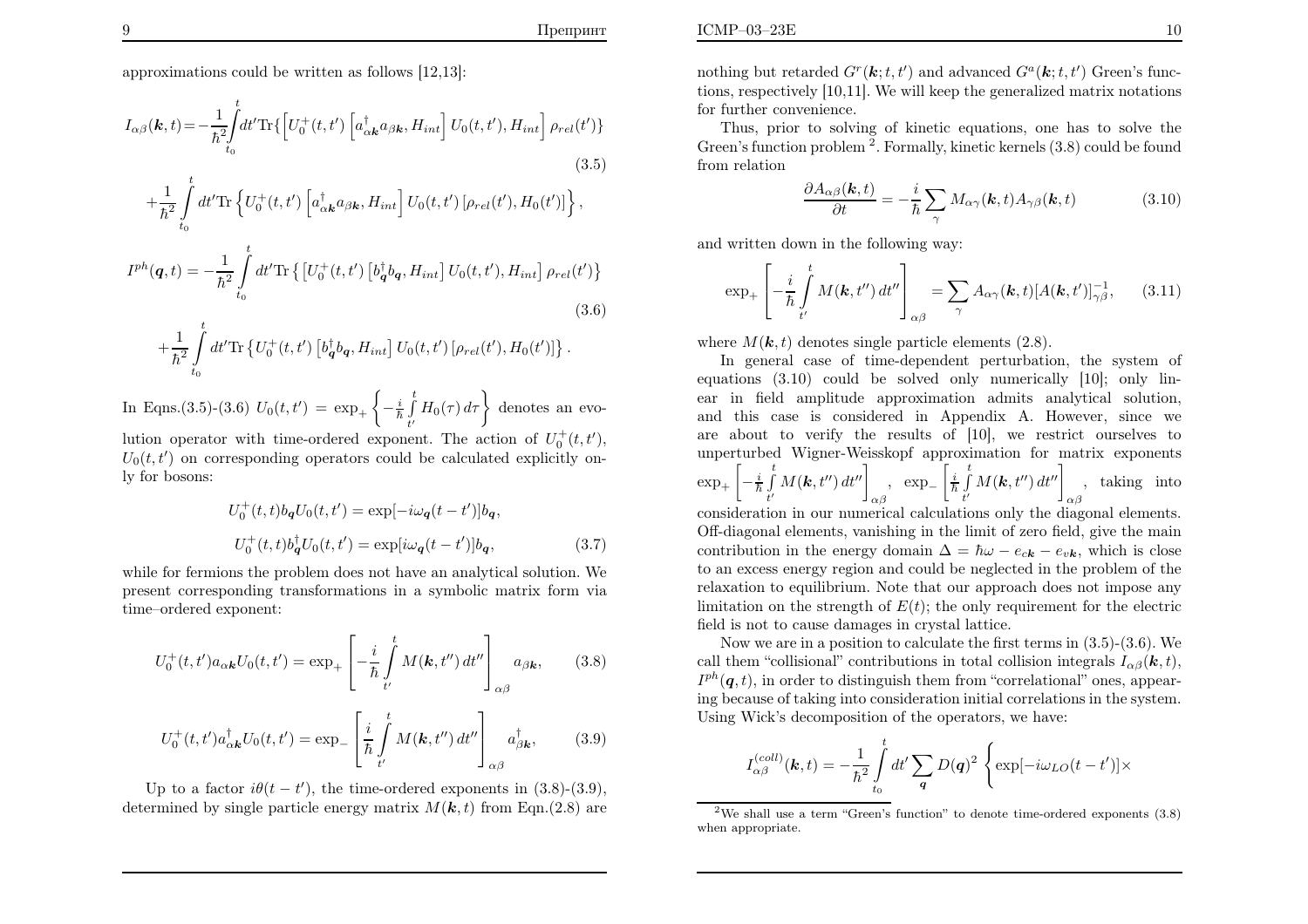$$
\times \exp_{+}\left[-\frac{i}{\hbar}\int_{t'}^{t} M(\mathbf{k}-\mathbf{q},t'') dt''\right].
$$
  
\n
$$
\{N^{+}(\mathbf{q})\left(\mathcal{I}-f(\mathbf{k}-\mathbf{q})\right)\cdot f(\mathbf{k})-N^{-}(\mathbf{q})f(\mathbf{k}-\mathbf{q})\cdot(\mathcal{I}-f(\mathbf{k}))\}_{t'}.
$$
  
\n
$$
\exp_{-}\left[\frac{i}{\hbar}\int_{t'}^{t} M(\mathbf{k},t'') dt''\right]+\text{h.c.}\right\}_{\alpha\beta} - (\mathbf{k}\longleftrightarrow\mathbf{k}-\mathbf{q}), \qquad (3.12)
$$
  
\n
$$
I_{ph}^{(coll)}(\mathbf{q},t) = -\frac{1}{\hbar^{2}}\int_{t_{0}}^{t} dt' D(\mathbf{q}^{2}) \sum_{\mathbf{k}} \text{Tr}\left\{\exp[-i\omega_{LO}(t-t')]\right.\newline \times \exp_{+}\left[-\frac{i}{\hbar}\int_{t'}^{t} M(\mathbf{k}-\mathbf{q},t'') dt''\right].
$$
  
\n
$$
\{N^{+}(\mathbf{q})\left(\mathcal{I}-f(\mathbf{k}-\mathbf{q})\right)\cdot f(\mathbf{k})-N^{-}(\mathbf{q})f(\mathbf{k}-\mathbf{q})\cdot(\mathcal{I}-f(\mathbf{k}))\}_{t'}.
$$
  
\n
$$
\exp_{-}\left[\frac{i}{\hbar}\int_{t'}^{t} M(\mathbf{k},t'') dt''\right]+\text{h.c.}\right]. \qquad (3.13)
$$

Here we denote  $N^{-}(\boldsymbol{q}, t) = n(\boldsymbol{q}, t)$ ,  $N^{+}(\boldsymbol{q}, t) = 1 + n(\boldsymbol{q}, t)$ , use the symbol  $\cdot$  for matrix product and Tr for trace over zone indexes, while  $\mathcal{I}$  is a unit matrix. Though the form of  $I^{(coll)}_{\alpha\beta}(\boldsymbol{k},t)$  looks rather complicated, it is seen that (3.12)-(3.13) have <sup>a</sup> well defined "gain–loss" structure. Taking only diagonal elements of the time-ordered exponents (that corresponds to Wigner-Weisskopf approximation for Green's functions) we can writedown the following expression:

$$
\exp\left[\frac{i}{\hbar}\int\limits_{t'}^t M(\mathbf{k},t'') dt''\right] \exp\left[\frac{-i}{\hbar}\int\limits_{t'}^t M(\mathbf{k}-\mathbf{q},t'') dt''\right]_{\beta\nu} \to
$$

$$
\exp\left[\frac{i}{\hbar}(e_{\alpha\mathbf{k}}-e_{\beta\mathbf{k}-\mathbf{q}})(t-t')\right] \delta_{\alpha\mu}\delta_{\beta\nu}.
$$

However, the mentioned here approximation for kinetic kernels has one essential shortcoming: its field-free form does not obey energy balance equations. We shall come back to this important question in the nextSection.

Kinetic equations with collision integrals (3.12)-(3.13) turn out to be in <sup>a</sup> closed form, since we neglect <sup>a</sup> contribution of correlation after decoupling of Bose and Fermi operators. Taking into account of higher correlations leads to quasiparticle damping (related to the imaginary part of self-energy operator in Green's function method [10]). In the density matrix approach it corresponds to consideration of equations for higher correlation functions. Again, the question how to cut off the hierarchy of equations with not allowing the energy disbalance arises [3,4]. Recently the procedure of obtaining of quasiparticle damping function after the solution of quantum B-B-G-K-I hierarchy has been proposed in Ref. [18]. However, this procedure seems to be quite complicated to be strictly implemented in numerical solution of kinetic equations (in contrast to Green's functions method when the equation for quasiparticle dampingfunction  $\gamma(\mathbf{k}, t, t')$  supplements the system of kinetic equations [14].) In the method of nonequilibrium statistical operator one encounters similar difficulties describing formation of long-time quasiparticle behaviour ofthe system. Usually quasiparticle damping factor  $\exp[-\gamma(t-t')]$  serves as <sup>a</sup> fitting parameter, the system stabilizing behaviour at long times and preventing numerical solutions of kinetic equations from non-physicaleffects (electron and hole distribution functions should be in the interval [0,1]). Summing up all mentioned above, we shall treat quasiparticle damping as <sup>a</sup> result of all interaction processes in the system which did not enter the kinetic equations explicitly, keeping in mind that, in the first turn, quasiparticle behaviour arises from exceeding the bounds ofsecond Born approximation<sup>3</sup>

 Remind that we take into consideration the equation for interactionenergy  $\langle H_{int} \rangle_t$ . Hence, we take into account *running correlations* in the system, though we neglect correlations during Wick's decoupling. Takinginto consideration the equation for  $\langle H_{int} \rangle_t$  is known to be of essential importance when describing relaxation toward equilibrium [13,16]; our numerical estimations completely confirm the theory predictions.

 The contribution of dynamic correlations is being determined by the second terms in (3.5)-(3.6). We shall call them "correlational" to underline their dependence on initial correlations introduced by the relevant distribution function  $\rho_{rel}(t)$ , Eqn.(3.1). After some algebra (see Appendix B) we come to the explicit form of correlational constituentsof the collision integrals:

<sup>3</sup>Often one can encounter the term "collision broadening" which is found to be equivalent to quasiparticle damping. It originates from Lorentzian shape of spectralfunction while one has energy-conserving delta-function in case of zero  $\gamma$ .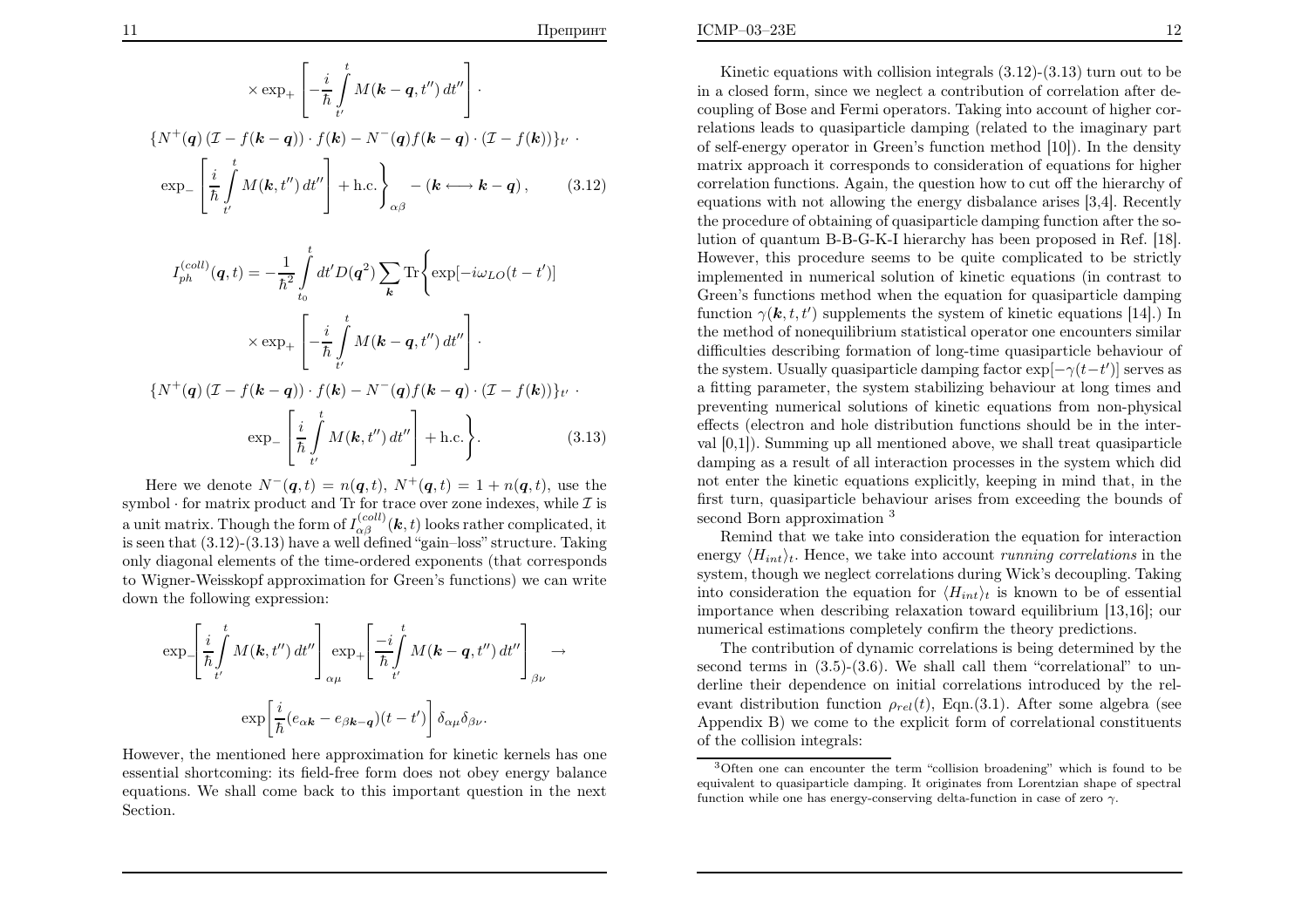$$
I_{\alpha\beta}^{(corr)}(\mathbf{k},t) = -\frac{1}{\hbar^2} \int_{t_0}^t dt' \sum_{\mathbf{q}} D(\mathbf{q})^2 \beta(t') \left\{ \exp[-i\omega_{LO}(t-t')] \right.
$$
  
\n
$$
\times \exp_+ \left[ -\frac{i}{\hbar} \int_{t'}^t M(\mathbf{k}-\mathbf{q},t'') dt'' \right].
$$
  
\n
$$
\left\{ N^+(\mathbf{q},t') \left( \mathcal{I} - f(\mathbf{k}-\mathbf{q},t') \right) \cdot B(\mathbf{k},\mathbf{k}-\mathbf{q},t') \cdot f(\mathbf{k},t') - N^-(\mathbf{q},t') f(\mathbf{k}-\mathbf{q},t') \cdot B(\mathbf{k},\mathbf{k}-\mathbf{q},t') \cdot ( \mathcal{I} - f(\mathbf{k},t')) \right\}
$$
  
\n
$$
\cdot \exp_-\left[ \frac{i}{\hbar} \int_{t'}^t M(\mathbf{k},t'') dt'' \right]_{\alpha\beta} + \text{h.c.} \right\} - (\mathbf{k} \longleftrightarrow \mathbf{k} - \mathbf{q}), \qquad (3.14)
$$

where matrix  $B(\mathbf{k}, \mathbf{k}-\mathbf{q}, t)$  is being defined as follows:

$$
B(\mathbf{k}, \mathbf{k} - \mathbf{q}, t) = \lim_{x \to 0} \int dx \exp[x\Lambda^{ph}(\mathbf{q}, t)] \exp[-x\Lambda(\mathbf{k}, t)]. \tag{3.15}
$$

$$
(M(\mathbf{k}, t) - M(\mathbf{k} - \mathbf{q}, t) - \hbar \omega_{LO} \mathcal{I}) \cdot \exp[x\Lambda(\mathbf{k} - \mathbf{q}, t)],
$$

$$
\beta(t) = 1/T(t)
$$
 means generalized inverse temperature, the explicit expressions for Lagrange multipliers could be found in Appendix B, and the equation for phonon correlational counterpart is of a similar structure, see Eqn. (3.13). To obtain a closed set of equations we have to compose the equation for quasitemperature  $\beta(t)$ . We proceed in the similar manner as in the Ref. [12]. Again, we start from the self-consistency conditions (3.3) which could be rewritten in a somewhat different form, taking into account the work of the external field:

$$
\operatorname{Tr}\left\{\hat{f}_{\alpha\beta}(\mathbf{k})\frac{\partial \rho_{rel}(t)}{\partial t}\right\} = I_{\alpha\beta}(\mathbf{k},t), \quad \operatorname{Tr}\left\{\hat{n}(\mathbf{q})\frac{\partial \rho_{rel}(t)}{\partial t}\right\} = I^{ph}(\mathbf{q},t),
$$
\n
$$
\operatorname{Tr}\left\{\hat{H}_{int}\frac{\partial \rho_{rel}(t)}{\partial t}\right\} = -\sum_{\mathbf{q}}\hbar\omega_{\mathbf{q}}I^{ph}(\mathbf{q},t) - \sum_{\alpha\mathbf{k}}e_{\alpha\mathbf{k}}I_{\alpha\alpha}(\mathbf{k},t)
$$
\n
$$
+\sum_{\alpha\neq\beta\mathbf{k}}I_{\alpha\beta}(\mathbf{k},t)d_{0}E(t). \tag{3.16}
$$

Note that the coherent term - the second summand  $[M(\mathbf{k}, t), f(\mathbf{k}, t)]_{\alpha\beta}$  from Eqn. (2.11) with external field does not contribute to balance equation: only the collisional dynamics determines the equation for generalized temperature.

The last equation for mean interaction energy could be rewrittenas an equation for  $\beta(t)$ , taking into account the time dependence of the relevant statistical operator via time dependence of Lagrange multipliers.One can write down:

$$
\frac{d\beta(t)}{dt} = \frac{1}{C(t)} \left\{ \sum_{\alpha k} \varepsilon_{\alpha}(k) I_{\alpha\alpha}(k, t) + \sum_{q} \hbar \omega_{q} I^{ph}(q, t) - \sum_{\alpha \neq \beta k} I_{\alpha\beta}(k, t) d_{0} E(t) \right\},
$$
(3.17)

where we use denotation  $C(t) = \left(\hat{H}_{int}, \hat{H}_{int}\right)_{t}$  for nonequilibrium corre-lation function "energy–energy" defined in <sup>a</sup> usual manner:

$$
\left(\hat{A},\hat{B}\right)_t = \int_0^1 dx \,\langle \Delta \hat{A} \tilde{\rho}_{rel}^x \Delta \hat{B} \tilde{\rho}_{rel}^{-x} \rangle_{rel}, \quad \Delta \hat{A} = \hat{A} - \langle \hat{A} \rangle_{rel}. \tag{3.18}
$$

Again, using Wick's decomposition we can present the following expression for the generalized heat capacity  $C(t)$  via one-particle nonequilibrium distribution functions:

$$
C(t) = \sum_{kq} D(q)^2 \text{Tr} \left\{ N^-(q, t) f(k - q, t) \cdot B(k, k - q, t) \cdot (\mathcal{I} - f(k, t)) - N^+(q, t) (\mathcal{I} - f(k - q, t)) \cdot B(k, k - q, t) \cdot f(k, t) + \text{h.c.} \right\}.
$$
 (3.19)

As it is, we obtained the closed form of kinetic equations for the description of the ultrafast dynamics in <sup>a</sup> laser excited semiconductor.The collision integrals as well as equation for generalized temperature are obtained in the closed form, being expressed through one-particle nonequilibrium distribution functions. Kinetic equations are known toposses two basic properties [11,12,14]:

- They have to allow equilibrium distribution function to be <sup>a</sup> solution for kinetic equations. In other words, the collision integrals are vanishing when all distribution functions simultaneously are takento be zero.
- Collision integrals have to obey the energy balance requirement, as long as no additional relaxation (like quasiparticle damping or any <sup>p</sup>henomenological relaxation terms) is introduced in the kineticequations.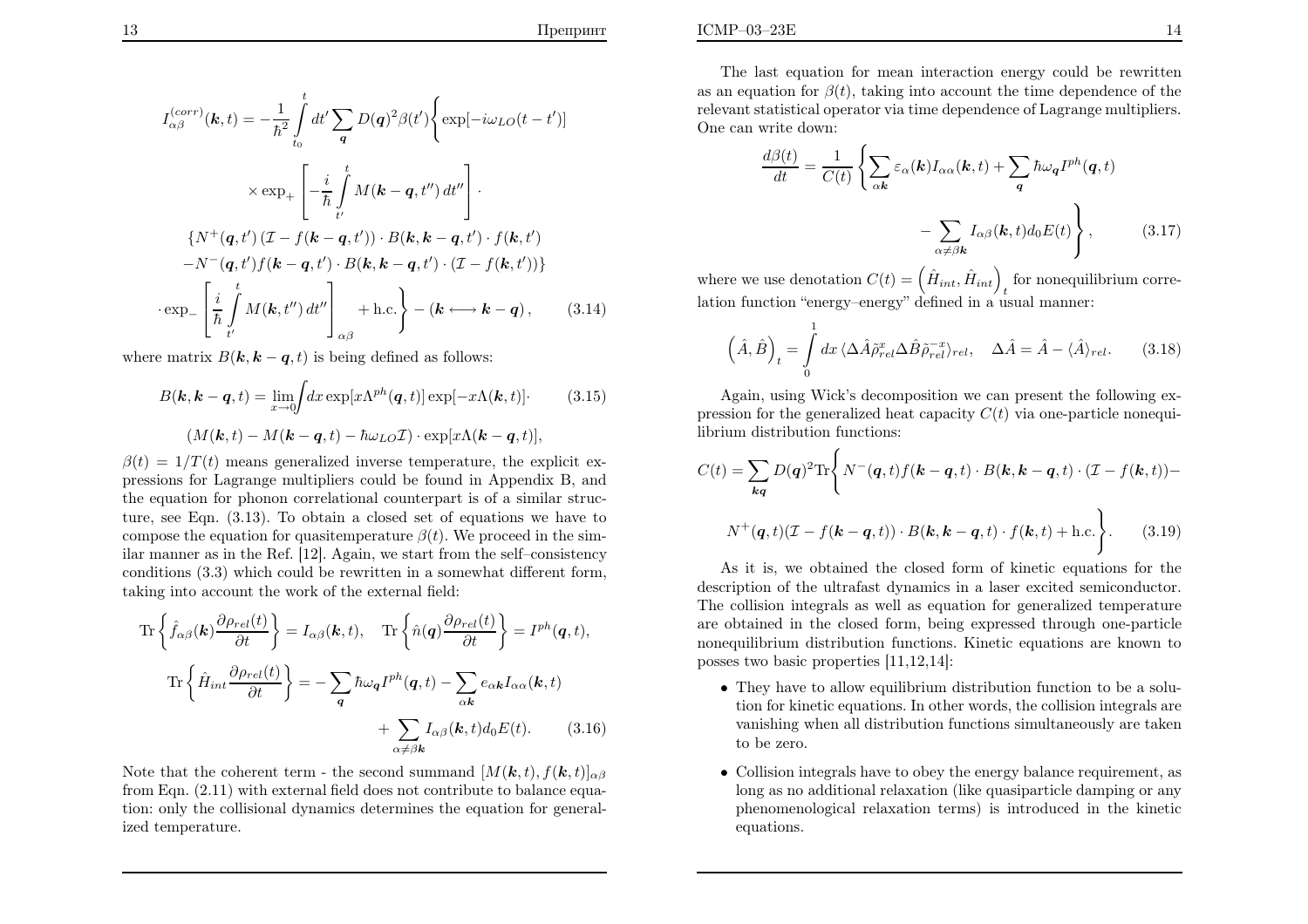In the next section we dwell our attention on balance equation, pointing at the fact that in the absence of quasiparticle damping and without any simplifications in kinetic kernels the collision integrals satisfy the second basic property. In the fifth Section we will show that equilibrium distribution functions are the solution to kinetic equations that agreescompletely with the first basic requirement.

#### 4. Energy balance equation

As has been already said, the kinetic equations without quasiparticle damping should obey energy balance. To verify this requirement, let us multiply the first equation from (2.11) by single-particle energy matrix $M(\mathbf{k}, t)$  and the second equation by  $\hbar \omega_{LO}$ . Using definition of timeordered exponents (3.8)-(3.9), their symmetry properties (see Appendix A) and taking the trace over zone indexes, one can write down the following expression:

$$
\frac{d}{dt}\left(\varepsilon_{kin}(t) + \varepsilon_{ph}(t) + \varepsilon_{int}(t)\right) = j_{pol}(t)E(t),\tag{4.1}
$$

where polarization current is defined via the time derivative of the realpart of polarization:

$$
j_{pol}(t) = d_0 \frac{d}{dt} \sum_{\mathbf{k}} \left( f_{cv}(\mathbf{k}, t) + f_{vc}(\mathbf{k}, t) \right), \tag{4.2}
$$

averaged kinetic energy of the carriers  $\varepsilon_{kin}(t)$  and phonons  $\varepsilon_{ph}(t)$  is being defined via the corresponding one-particle nonequilibrium distribution<br>functions functions

$$
\varepsilon_{kin}(t) = \sum_{\alpha k} e_{\alpha k} f_{\alpha \alpha}(k, t), \qquad \varepsilon_{ph}(t) = \sum_{\mathbf{q}} \hbar \omega_{LO} n(\mathbf{q}, t), \qquad (4.3)
$$

while for the mean value of interaction energy  $\varepsilon_{int}(t)$  one can present after some algebra the following explicit relation:

$$
\varepsilon_{int}(t) = \frac{1}{i\hbar} \int_{t_0}^t dt' \sum_{\mathbf{q}} D(\mathbf{q})^2 \text{Tr} \left\{ \exp[-i\omega_{LO}(t-t')] \right\}
$$

$$
\times \exp_+ \left[ -\frac{i}{\hbar} \int_{t'}^t M(\mathbf{k} - \mathbf{q}, t'') dt'' \right].
$$

$$
\{N^+(q,t')\left(\mathcal{I} - f(k-q,t')\right) \cdot A(k,k-q,t') \cdot f(k,t')\n- N^-(q,t')f(k-q,t') \cdot A(k,k-q,t') \cdot (\mathcal{I} - f(k,t'))\}.
$$
\n
$$
\exp_{-}\left[\frac{i}{\hbar}\int\limits_{t'}^t M(k,t'')\,dt''\right] - \text{h.c.}\right\},
$$
\n
$$
A(k,k-q,t) = \mathcal{I} - \beta(t)B(k,k-q,t).
$$
\n(4.4)

We will show in the next section that generalized temperature  $T(t)$ , conjugated to mean interaction energy  $\varepsilon_{int}(t)$ , takes its constant value much earlier than distribution functions become quasiequilibrium. In Markovian limit  $\varepsilon_{int}(t) \rightarrow 0$ ,  $T(t) \rightarrow$  const while collision integrals remain<br>finite. Besically it agrees completely with two-time hierarchy spoken finite. Basically, it agrees completely with two–time hierarchy spoken about in Introduction. On the other hand, one can introduce <sup>a</sup> characteristic time of correlation damping  $\tau_{mark}$ , which is smaller than time  $\tau_{asymp}$  at which one-particle distribution functions approach their equilibrium values. We will call  $\tau_{mark}$  "a time of Markovization" (see next Section for detailed explanations) keeping in mind that this is <sup>a</sup> timescale at which correlational components  $I^{corr}_{\alpha\beta}(\mathbf{k}, t)$ ,  $I^{corr}_{ph}(\mathbf{q}, t)$  of collision intergals vanish [12,13].

 A laser pulse diminishes with time, and the right hand side of the Eqn.(4.1) tends to zero; thus we pass from energy balance equation to energy conservation [12,13]. At long times, when carrier distribution functions tend to quasi Fermi distribution and phonon distribution function tends to quasi Bose distribution, it is possible to introduce two– temperature formalism [19]. In cited paper the authors showed the two– temperature model to become valid at times of thermalization, when thekinetic energy starts to evolve in a quasi Fermian manner.<sup>4</sup> Contrary, there are some doubts about validity of two–temperature model at short times, though it does not prevent us from introduction of generalizedelectron temperature  $T_{el}(t)$  and lattice temperature  $T_{ph}(t)$  in a way sim- ilar to (3.17). Namely, at the times when laser pulse has ceased one canrewrite <sup>a</sup> balance equation (4.1) as follows:

$$
c_{el}(t)\frac{dT_{el}(t)}{dt} + c_{ph}(t)\frac{dT_{ph}(t)}{dt} = -c_{corr}(t)\frac{dT(t)}{dt},\qquad(4.5)
$$

<sup>4</sup>In order to the reader does not confuse  $\tau_{therm}$  with time of the establishing<br>quasiequilibrium the authors explain:  $\tau_{\rm{tot}}$  gives a time when an electron gas of quasiequilibrium the authors explain:  $\tau_{therm}$  gives a time when an electron gas<br>exchanges energy with a cold lattice at the same rate as a Fermi-distributed electron exchanges energy with <sup>a</sup> cold lattice at the same rate as <sup>a</sup> Fermi-distributed electrongas, which has the same internal energy. Hence,  $\tau_{therm}$  "is not a time, after which<br>Fermi distribution is established but the time at which the laser excited electron ass Fermi distribution is established but the time at which the laser excited electron gas behaves as <sup>a</sup> Fermi distributed electron gas." In any case, since the authors of Ref. [19] have already chosen <sup>a</sup> Markovian form of the kinetic equations, there is not any reasonto relate thermalization time to  $\tau_{mark}$ : obviously,  $\tau_{mark} << \tau_{therm} < \tau_{asymp}$ .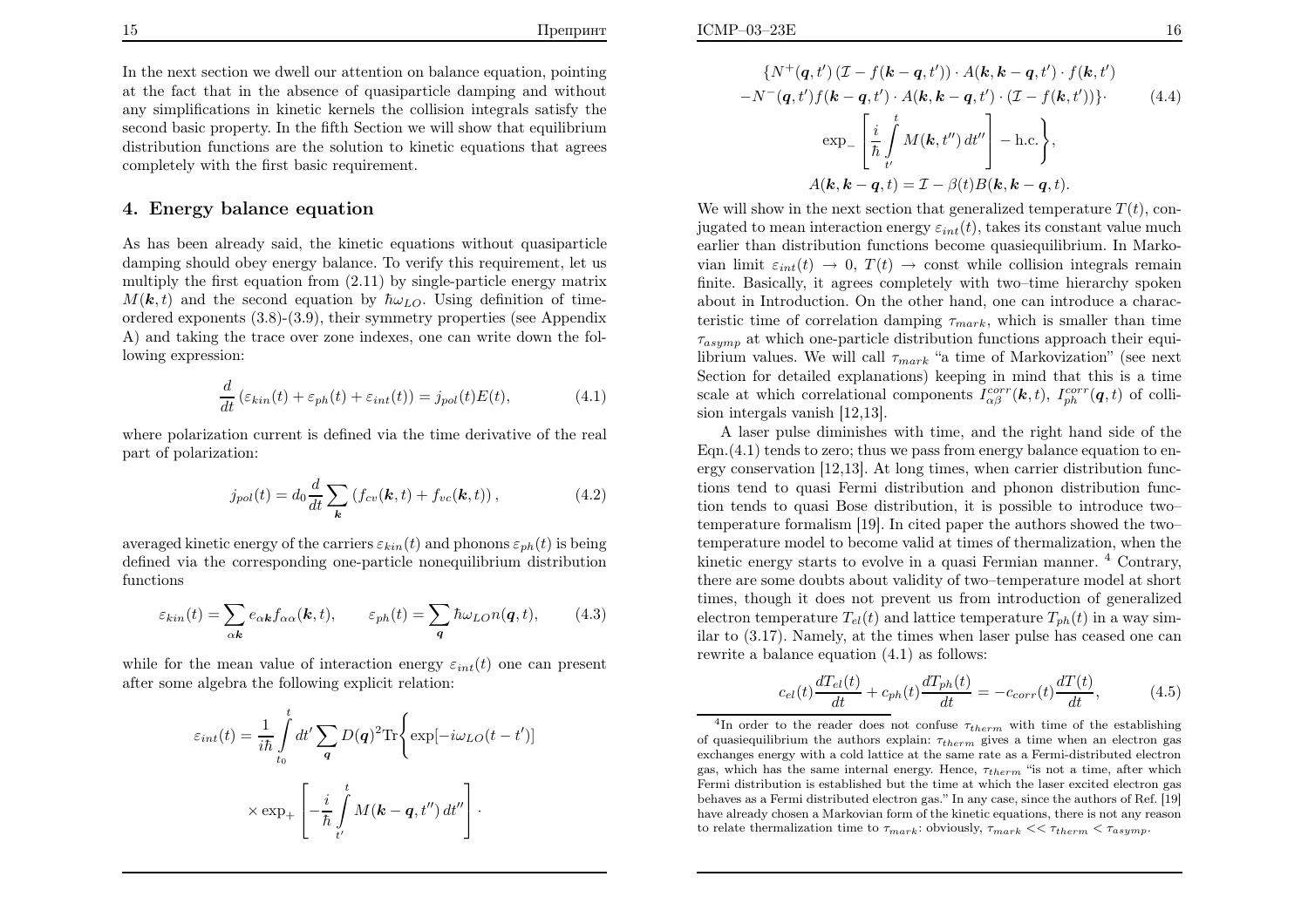ICMP–03–23E

where we have denoted  $c_{corr}(t) = C(t)/T(t)^2$  for correlational contribu tion to the heat capacity while one can write down the following relationsfor the electron and lattice generalized heat capacities:

$$
c_{el}(t) = \frac{(\hat{\varepsilon}_{kin}, \hat{\varepsilon}_{kin})_t}{T_{el}(t)^2}, \qquad (\hat{\varepsilon}_{kin}, \hat{\varepsilon}_{kin})_t = \sum_{\alpha k} e_{\alpha k}^2 f_{\alpha}(k, t)(1 - f_{\alpha}(k, t)),
$$
\n(4.6)

$$
c_{ph}(t) = \frac{(\hat{\varepsilon}_{ph}, \hat{\varepsilon}_{ph})_t}{T_{ph}(t)^2}, \qquad (\hat{\varepsilon}_{ph}, \hat{\varepsilon}_{ph})_t = \sum_{\mathbf{q}} \hbar^2 \omega_{LO}^2 n(\mathbf{q}, t) (1 + n(\mathbf{q}, t)).
$$
\n(4.7)

 Right hand side of (4.5), which is related to energy loss due to correlation, tends to zero in Markovian limit, and we have the following <sup>p</sup>icture:an electron gas is cooling to  $T(t \to \infty) = T_{eq}$  from above, a lattice is heating to the same equilibrium temperature from below. As to generalized nonequilibrium temperature  $T(t)$  associated with  $\varepsilon_{corr}$ , it forms equilibrium background at long times. All these statements to be confirmed at the Section 6, when we estimate the evolution of generalizedtemperatures of an effective one–zone semiconductor.

If one makes any approximation for kinetic kernels (for instance, expansion in series in external field amplitude), balance equation (4.1) willbe broken automatically. In such <sup>a</sup> case, one can only talk about balanceequation up to a certain order in  $E_0$ . Since we do not have an exact expression for kinetic kernels anyway, in subsequent numerical evaluations we will operate with diagonal matrix only, which corresponds toWigner–Weisskopf approximation to Green's functions.

 The last remark which has to be made in this section is related to quasiparticle damping and its influence on energy balance equation. As has been already said, quasiparticle damping arises from going beyond the framework of the 2-nd Born approximation. In <sup>a</sup> general case, writing down the kinetic equations one has to compose the dynamic equationfor time–energy dependent quasiparticle damping function  $\gamma(\mathbf{k}, t, t')$  in addition to modified kinetic kernels

$$
\exp_{+}\left[-\frac{i}{\hbar}\int\limits_{t'}^{t}M(\mathbf{k},t'') dt''\right]_{\alpha\beta} \longrightarrow
$$
  

$$
\exp_{+}\left[-\frac{i}{\hbar}\int\limits_{t'}^{t}M(\mathbf{k},t'') dt''\right]_{\alpha\beta} \exp[-\gamma(\mathbf{k},t,t')].
$$

However, once we have introduced nonzero  $\gamma(\mathbf{k}, t, t')$ , we cannot avoid violation of energy balance. We shall not talk about this problem any more, referring reader to the literature [10,14,18]. The only reason to introduce nonzero quasiparticle damping is dealt with necessity to stabilize numerical solutions to kinetic equations at long time scales. However, aswill be shown in the last section, the "fee" for such a procedure is overheating of the system: the more pronounced, the larger value of  $\gamma$  taken into consideration.

# 5. An effective one–zone semiconductor. Transition toMarkovian limit.

In previous sections we obtained kinetic equations in the 2-nd Born approximation taking into account running dynamic correlation with theaid of  $\langle H_{int} \rangle_t$ . Correlational component of the collision integral involves the generalized temperature, for which we can obtain the equation (3.17).All kinetic equations are of the closed form but rather complicated matrix structure. Moreover, kinetic kernels in the general case could be evaluated only numerically. Therefore we consider the problem of relaxation towards equilibrium. To get rid of the complicated matrix structurein the expressions for collision integrals we made two approximations:

(i) we neglect off–diagonal elements in kinetic kernels;

 (ii) polarization is supposed to vanish more rapidly than electron,hole and phonon distribution functions.

 Formally, it means that we neglect off-diagonal elements of Lagrange multipliers (B.8) which, in their turn, tend to zero in zero-field limit. In our viewpoint, such an assumption is, at least, more grounded than approximation of <sup>p</sup>honon bath made in Ref. [10], when <sup>p</sup>honon collision integral is considered to be zero, while carriers distribution functions as well as polarization are essentially nonequilibrium. In our approximation,the two-level problem decouples into effective one-zone problems. We have the particles in conduction zone, the holes in valence zone after laser pulse irradiations, electrons and holes interact with nonequilibriumphonon subsystem but c-v transitions are vanishing.

With all mentioned assumptions we are in <sup>a</sup> position to rewrite the kinetic equations and the equation for quasitemperature in the following form:

$$
I_{\alpha\alpha}(\boldsymbol{k},t) = -\frac{2}{\hbar^2} \sum_{\boldsymbol{q}} D(\boldsymbol{q})^2 \int_{t_0}^t dt' \cos \left[ \Omega_{\boldsymbol{k},\boldsymbol{k}-\boldsymbol{q},\boldsymbol{q}}^{\alpha\alpha}(t-t') \right] \times
$$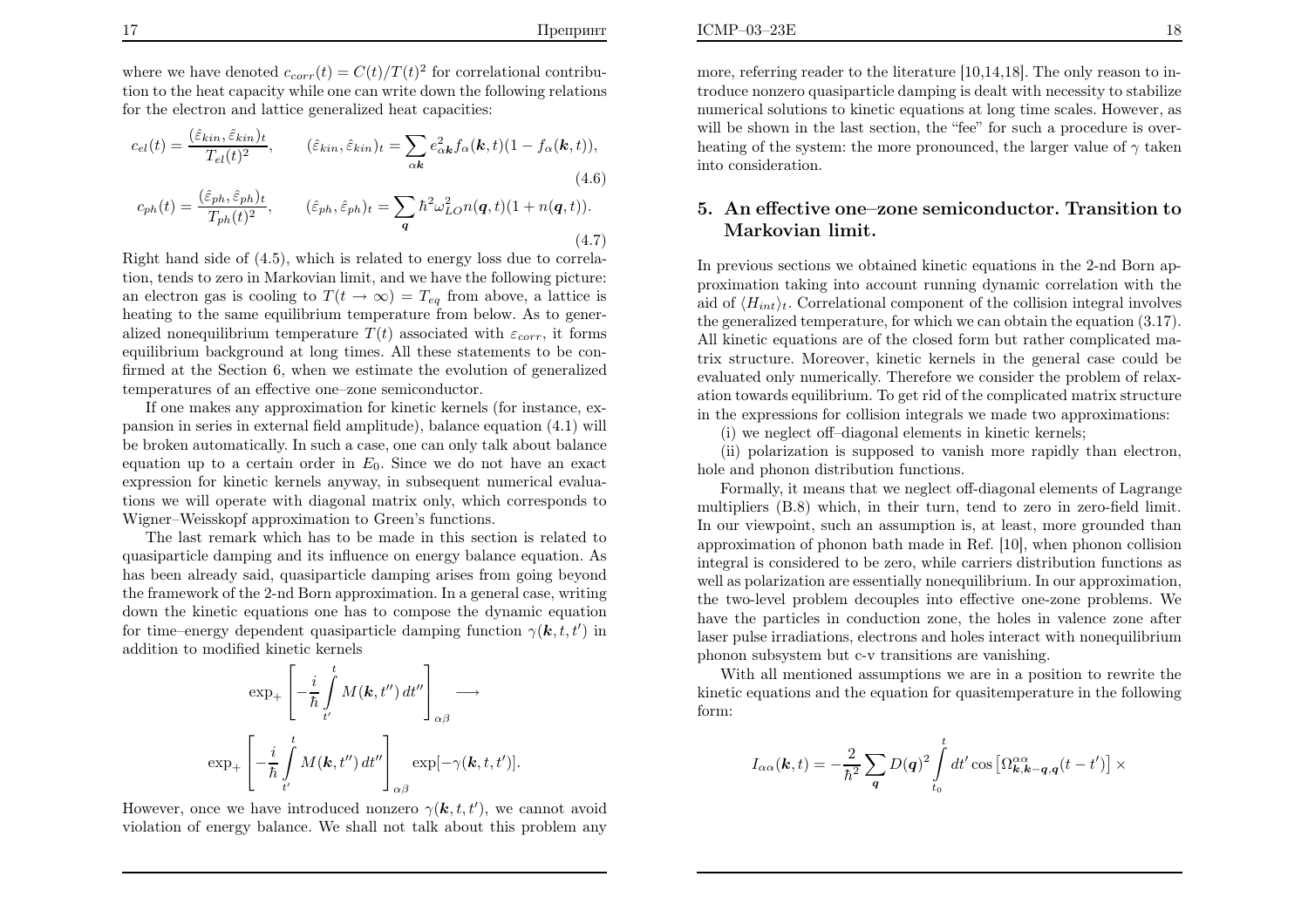$$
\times \left(1 - \beta(t') \frac{\hbar \Omega_{k,k-q,q}^{\alpha\alpha}}{\ln \mathcal{K}_{k,k-q,q}(\{f(t'),n(t')\})}\right)
$$

$$
\times \left(f_{\alpha\alpha}(\mathbf{k})(1 - f_{\alpha\alpha}(\mathbf{k} - \mathbf{q}))(1 + n(\mathbf{q})) - (1 - f_{\alpha\alpha}(\mathbf{k}))f_{\alpha\alpha}(\mathbf{k} - \mathbf{q})n(\mathbf{q})\right)_{t'}
$$

$$
- \frac{2}{\hbar^2} \sum_{\mathbf{q}} D(\mathbf{q})^2 \int_{t_0}^t dt' \cos\left[\Omega_{k-q,k,q}^{\alpha\alpha}(t - t')\right] \times
$$

$$
\left(1 - \beta(t') \frac{\hbar \Omega_{k-q,k,q}^{\alpha\alpha}}{\ln \mathcal{K}_{k-q,k,q}^{\alpha\alpha}(\{f(t'),n(t')\})}\right) \times
$$

$$
\left(f_{\alpha\alpha}(\mathbf{k})(1 - f_{\alpha\alpha}(\mathbf{k} - \mathbf{q}))n(\mathbf{q}) - (1 - f_{\alpha\alpha}(\mathbf{k}))f_{\alpha\alpha}(\mathbf{k} - \mathbf{q})(1 + n(\mathbf{q}))\right)_{t'}, \quad (5.1)
$$

$$
I_{ph}(q,t) = \frac{2D(q)^2}{\hbar^2} \sum_{\alpha k} \int_{t_0}^t dt' \cos\left[\Omega_{k,k-q,q}^{\alpha\alpha}(t-t')\right]
$$

$$
\times \left(1 - \beta(t') \frac{\hbar \Omega_{k,k-q,q}^{\alpha\alpha}}{\ln \mathcal{K}_{k,k-q,q}(\{f(t'),n(t')\})}\right) \times
$$

$$
\left(f_{\alpha\alpha}(k)(1 - f_{\alpha\alpha}(k-q))(1 + n(q)) - (1 - f_{\alpha\alpha}(k))f_{\alpha\alpha}(k-q)n(q)\right)_{t'}, \quad (5.2)
$$

where we have introduced the designations:

$$
\Omega_{\boldsymbol{k}_{1},\boldsymbol{k}_{2},\boldsymbol{q}}^{\alpha\alpha}=\frac{1}{\hbar}\left(e_{\alpha\boldsymbol{k}_{1}}-e_{\alpha\boldsymbol{k}_{2}}-\hbar\omega_{\boldsymbol{q}}\right),\tag{5.3}
$$

$$
\mathcal{K}_{\mathbf{k}_1,\mathbf{k}_2,\mathbf{q}}^{\alpha\alpha}(\{f,n\}) = \frac{(1 - f_{\alpha\alpha}(\mathbf{k}_1,t))f_{\alpha\alpha}(\mathbf{k}_2,t)n(\mathbf{q},t)}{f_{\alpha\alpha}(\mathbf{k}_1,t)(1 - f_{\alpha\alpha}(\mathbf{k}_2,t))(1 + n(\mathbf{q},t))}.
$$
(5.4)

 The system of kinetic equations has to be complemented by the equation for quasitemperature, which has the following structure after allsimplifications mentioned above:

$$
\frac{d\beta(t)}{dt} = -\frac{2}{\hbar C(t)} \sum_{\alpha k \mathbf{q}} D(\mathbf{q})^2 \Omega_{\mathbf{k},\mathbf{k}-\mathbf{q},\mathbf{q}}^{\alpha \alpha} \int_{t_0}^t dt' \cos \left[ \Omega_{\mathbf{k},\mathbf{k}-\mathbf{q},\mathbf{q}}^{\alpha \alpha} (t-t') \right] \times
$$

$$
\times \left(1 - \beta(t') \frac{\hbar \Omega_{\mathbf{k},\mathbf{k}-\mathbf{q},\mathbf{q}}^{\alpha\alpha}}{\ln \mathcal{K}_{\mathbf{k},\mathbf{k}-\mathbf{q},q}^{\alpha\alpha}(\{f(t'),n(t')\})}\right) \times \left(f_{\alpha\alpha}(\mathbf{k})(1 - f_{\alpha\alpha}(\mathbf{k}-\mathbf{q}))(1 + n(\mathbf{q})) - (1 - f_{\alpha\alpha}(\mathbf{k}))f_{\alpha\alpha}(\mathbf{k}-\mathbf{q})n(\mathbf{q})\right)_{t'} \tag{5.5}
$$

with the expression for generalized heat capacity

$$
C(t) = (\hat{H}_{int}, \hat{H}_{int})_t = 2 \sum_{\alpha kq} D(q)^2
$$
\n(5.6)

$$
\times \frac{n(\boldsymbol{q})(1-f_{\alpha \alpha}(\boldsymbol{k}))f_{\alpha \alpha}(\boldsymbol{k}-\boldsymbol{q})-(1+n(\boldsymbol{q}))f_{\alpha \alpha}(\boldsymbol{k})(1-f_{\alpha \alpha}(\boldsymbol{k}-\boldsymbol{q}))}{\ln \left[\frac{n(\boldsymbol{q})(1-f_{\alpha \alpha}(\boldsymbol{k}))f_{\alpha \alpha}(\boldsymbol{k}-\boldsymbol{q})}{(1+n(\boldsymbol{q},t))f_{\alpha \alpha}(\boldsymbol{k})(1-f_{\alpha \alpha}(\boldsymbol{k}-\boldsymbol{q})}\right]}.
$$

Since  $\{(x-1)/\ln x\} > 0$ , we see from the last equation that  $C(t) > 0$ . From the expressions for kinetic equations and the equation for generalized temperature one can easily verify that equilibrium (quasiequilibrium) solutions satisfy Eqns.(5.1),(5.2), (5.5). Indeed, let us write down quasiequilibrium distribution functions for electron and <sup>p</sup>honon subsystems:

$$
f_{\alpha\alpha}^{0}(\mathbf{k},t) = \frac{1}{\exp\{\beta(t) \left(e_{\alpha\mathbf{k}} - \mu_{\alpha}(t)\right)\} + 1},
$$

$$
n^{0}(t) = \frac{1}{\exp\{\beta(t)\hbar\omega_{LO}\} - 1},
$$
(5.7)

where  $\mu_\alpha(t)$  means nonequilibrium chemical potential of the electrons/holes. It can easily be checked that

$$
\beta(t)\hbar\Omega_{\mathbf{k}_1,\mathbf{k}_2,\mathbf{q}}^{\alpha\alpha} = \mathcal{K}_{\mathbf{k}_1,\mathbf{k}_2,\mathbf{q}}^{\alpha\alpha}(\{f^0(t),n^0(t)\}),\tag{5.8}
$$

where the  $K$ -function in the right-hand side is obtained from the func tion (5.4) by replacing nonequilibrium distribution functions with their quasiequilibrium correspondences. Using equation (5.7), we see that thecollision integrals (5.1) and (5.2) are equal to zero if  $f_{\alpha}(\mathbf{k}, t) = f_{\alpha}^{0}(\mathbf{k}, t)$ and  $n(\mathbf{q}, t) = n^0(t)$ . Note that in this case the right-hand side of equa- tion (5.5) is also zero. Contrary, the collision integrals without theircorrelational components do not have an equilibrium solution!

 Let us consider in more details approaching of the system to the Markovian limit. The Markovian approximation implies that the collision integrals (5.1), (5.2), and the right-hand side of equation (5.5) depend on the distribution functions and the quasi-temperature taken at time  $t$ .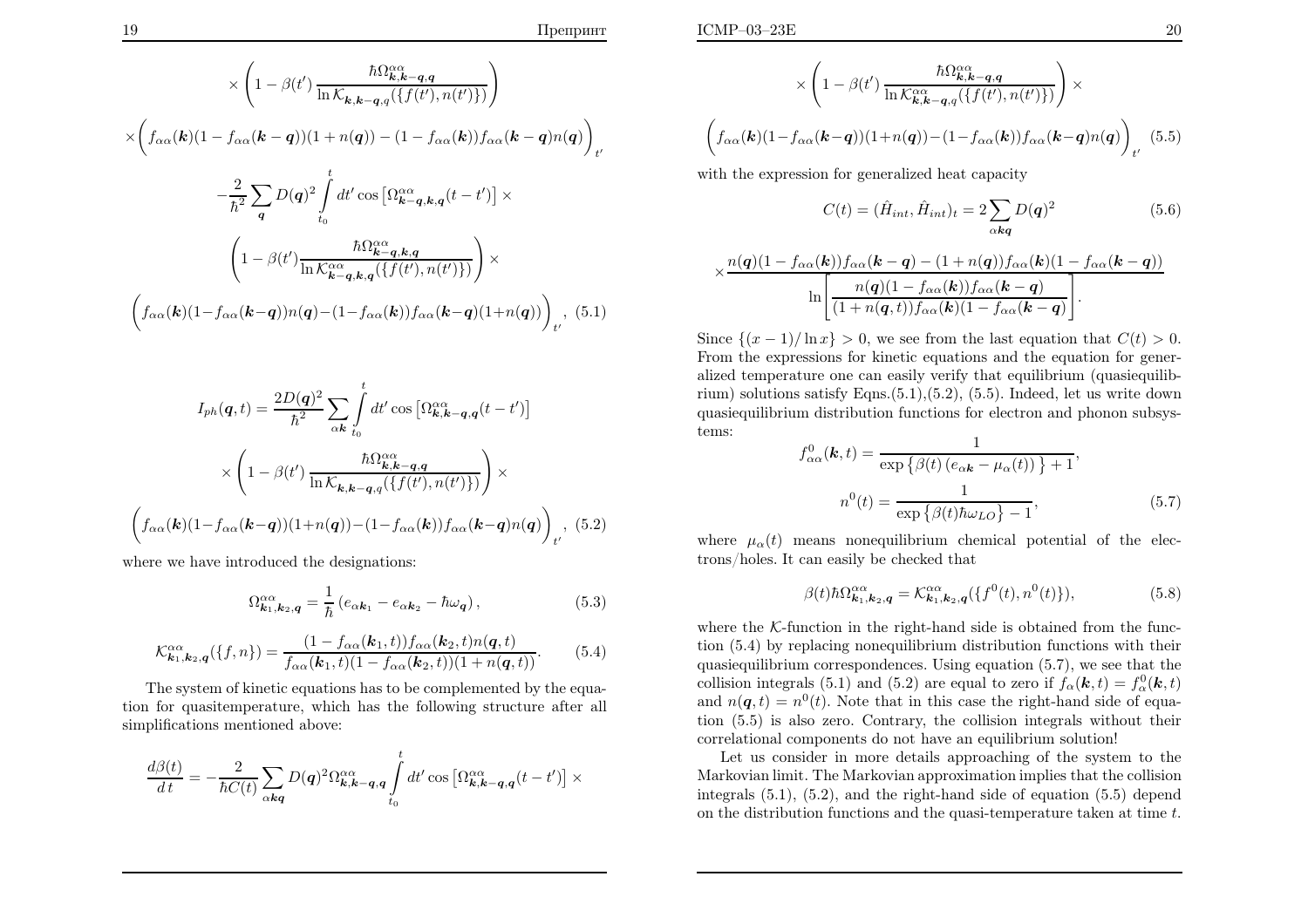The Markovian approximation is inadequate for the initial stage of evolution because of initial correlations and, strictly speaking, describes thelimiting long-time regime where  $\partial f_{\alpha\alpha}(\mathbf{k},t)/\partial t \to 0$ ,  $\partial n(\mathbf{q},t)/\partial t \to 0$ , and  $\partial \beta(t)/\partial t \to 0$ . Thus on passage to the Markovian limit in the collision  $\partial \beta(t)/\partial t \to 0$ . Thus, on passage to the Markovian limit in the collision integrals (5.1) (5.2) and in equation (5.5) for the quasi-temperature integrals (5.1), (5.2), and in equation (5.5) for the quasi-temperature,we put  $f_{\alpha\alpha}(\mathbf{k}, t') \approx f_{\alpha\alpha}(\mathbf{k}, t)$ ,  $n(\mathbf{q}, t') \approx n(\mathbf{q}, t)$ , and then pass to the limit  $t - t_0 \to \infty$ . The remainder integrals over t' are calculated in the standard way:

$$
\lim_{t-t_0 \to \infty} \int_{t_0}^t dt' \cos\left[\Omega(t-t')\right] = \lim_{\varepsilon \to +0} \int_{-\infty}^0 d\tau \, \mathrm{e}^{\varepsilon \tau} \cos\left(\Omega \tau\right) = \pi \delta(\Omega). \tag{5.9}
$$

From the last equation one can see immediately that in Markovian limit correlational components of the collision integrals (terms including  $\beta(t)$ ) as well as right hand side of (5.5) become zeros. Indeed, in all these expressions we face with a construction like  $\Omega\delta(\Omega) \equiv 0$ . Nevertheless, collisional components of  $I_{el}$ ,  $I_{ph}$  remain finite and have the form of Uehling–Uhlenbeck collision integrals [7]. Equilibrium distribution functions are known to obey kinetic equations with collisionsUehling–Uhlenbeck type integrals.

Let us to sum up all results from this section. We have shown that only taking into consideration <sup>a</sup> correlational component of collision integrals one can guarantee the kinetic equations to have an equilibriumsolution. In Markovian limit  $I<sup>(corr)</sup>$  tends to zero, but it is a correla- tional component, which allows system to approach this limit. When behaviour of the system became Markovian, generalized temperature stop to change, but in no way it means that all collisions ceased. From this time one is able to introduce <sup>a</sup> two–temperature model of the system and can observe how distribution functions approac<sup>h</sup> their (quasi)equilibriumvalues. <sup>5</sup>

#### 6. Discussion

In numerical calculations we investigated both dynamics of two-zonesemiconductor during laser pulse irradiation and its relaxation toward equilibrium with additional assumption that polarization relaxes much faster then carriers and phonon distribution functions. Both thermal <sup>p</sup>honons approximation (phonon bath) and complete dynamics of <sup>p</sup>honons have been taken into consideration. As for <sup>a</sup> complete dynamics during laser pulse, we verified the results of the previous papers [3,10,16]. We considered  $\gamma$  as a fitting parameter, stabilizing the solutions of quantum kinetic equations at long time scales.

 We chose the following typical energies and time scales: the energy of longitudinal optical phonon equals  $\hbar\omega_{LO}$ =36mEv, Rabi energy  $\hbar\omega_R{=}26.3\text{mEv}$ , laser pulse duration  $\tau_p{=}50\text{fs},$  the width of band gap was equal  $E_g=1.8$ eV, excess energy  $\Delta = \hbar \omega - E_g=60$ mEv. Dimensionless constant of electron-phonon interaction equals 0.069; mass ratio of holes to electrons equals 6.86 and the initial temperature of the phonon bathwas 164K. We use values  $\hbar \omega_{LO}$  and  $\tau_p$  as characteristic energy and time scales for obtaining of dimensionless units.

To solve the system of kinetic euqations we made use of factorization of the kinetic kernels and borrowed from the authors of Ref. [10] the idea how to pass from the initial integro–differential equations to the extended set of ordinary differential equations. Details of the transitionfrom integro–differential equations to the extended system of ordinary<br>differential equations are presented in Appendix G. This autorded set differential equations are presented in Appendix C. This extended set was solved by applying the fifth order Runge–Kutta integration withautomatic step-size control. We chose dense enough energy grid in  $N=$ 60 points that corresponds to dim  $= 5N + 12N^3 + 1 \sim 2.5 \times 10^6$  ordinary differential equations.

 In figure (6.1) we presented behaviour of the electron distribution function at fixed times depending on dimensionless energy. The <sup>p</sup>honon subsystem was chosen to be equilibrium. Complete dynamics of the system (polarization was governed by its own kinetic equation) was allowed, but we neglected the correlational part of collision integral and put  $\gamma = 0$ . One can see as initial excitation on the excess energy  $\Delta/\hbar\omega_{LO} = 5/3$  starts to relax at long times, but does not reach its equilibrium value. Quite contrary, the lower panel shows unphysical behaviour at largetimes  $t > 20\tau_p$ . We have to mention that similar behaviour, though less pronounced, was observed even with nonequilibrium phonons.

As soon as we introduced nonzero quasiparticle damping, the behaviour of the system becomes regular. In figure (6.2) one can see that even small enough  $\gamma$  clears away all unphysical effects at long times en suring relaxation toward quasiequilibrium. Running <sup>a</sup> few steps forward we note that this long-time asymptotics is not <sup>a</sup> true equilibrium becausenonzero  $\gamma$  does not guarantee energy balance.

<sup>&</sup>lt;sup>5</sup>During numerical studies we can talk only about approaching to quasiequilibrium value as long as we are not able to obtain the exact relation (5.9) numerically, integrating the cosine function. As will be shown in the next section, introductionof quasiparticle damping in the simplest form  $\exp[-\gamma(t-t')]$  can stabilize the long<br>time solutions and guarantee long time commutation to oriet. However, the problem time solutions and guarantee long time asymptotics to exist. However, the problemof violation of the energy balance appears.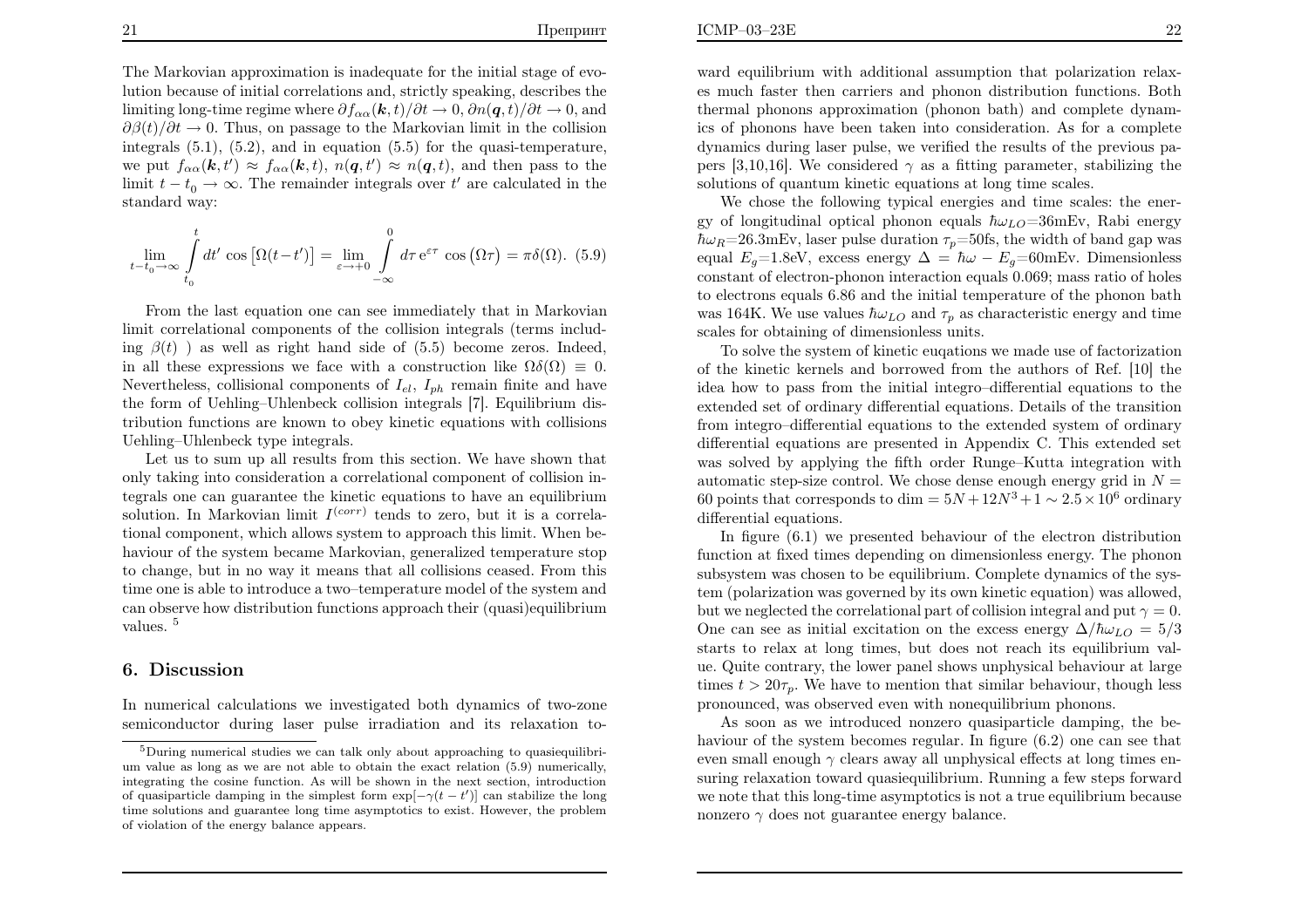$\mathbf{E}$  and  $\mathbf{E}$  and  $\mathbf{E}$  and  $\mathbf{E}$  and  $\mathbf{E}$  and  $\mathbf{E}$  and  $\mathbf{E}$  and  $\mathbf{E}$  and  $\mathbf{E}$  and  $\mathbf{E}$  and  $\mathbf{E}$  and  $\mathbf{E}$  and  $\mathbf{E}$  and  $\mathbf{E}$  and  $\mathbf{E}$  and  $\mathbf{E}$  and  $\mathbf{E}$  and

Starting form figure (6.3) we will talk about the relaxation problem. Namely, we start from an initially perturbed system with assumptionthat polarization is negligible at time  $t \geq 4\tau_p$ , when the external field tends to zero. Figure 3 demonstrates that consideration of nonequilibrium phonon distribution function  $n_{ph}(\varepsilon_q, t)$  (and even quasiequilibrium one) prevents from unphysical behaviour, though does not ensure relaxing to equilibrium. It becomes quite apparent in figure (6.4a), where timedependence of total phonon number  $N(t) = \sum_{q} n_{ph}(q, t)$  is presented. We see that  $N(t)$  does not saturate unless additional relaxation mech anism is taken into consideration. This relaxation consists in adding to $I_{ph}(q, t)$  a simple damping term  $\left(n_p^{eq} - n_{ph}(q, t)\right) / T_{ph}$  in so-called  $\tau$  approximation with finite phonon polarition time  $\tau$  and  $\tau$  and different proximation with finite phonon relaxation time  $\mathcal{T}_{ph}=350$ fs. An additional relaxation term ensures relaxation of total <sup>p</sup>honon number to its asymptotic value depending on  $\mathcal{T}_{ph}$ . As one can see from figure (6.4b), taking into consideration the correlational part of collision integral results in smooth relaxation (solid line), while disregard of running correlations leads to non-motivated flexure of dashed line at long times.

In figure (6.5) we <sup>p</sup>lotted the energy dependence of nonequilibriumphonon distribution function  $n_{ph}(\varepsilon, t)$  at fixed times with finite phonon relaxation  $\mathcal{T}_{ph}$ =350fs and zero quasiparticle damping. One can observe relaxation from initial distribution with maximum at zero energy to dispersionless asymptotic value at long times. A remarkable feature should be noted: this asymptotic value differs from quasiequilibrium <sup>p</sup>honondistribution  $n_{ph}(\varepsilon, t)|_{t>>\tau_p} = n_{ph}(t) = 1/[\exp(\hbar\omega_{LO}/T(t)) - 1]$  (marked by horizontal dashed line) by less then 8%! In our point of view, this small difference is induced by relatively small value of additional relaxation term in phonon collision integral, which, in its turn, is found to be indispensable for relaxation to equilibrium. In fact, here we face with dilemma: either to neglect any relaxation mechanism put "by hand" or not to reach equilibrium asymptotics on long-time scales. Situation could be partially improved if one composes dynamic equation for quasiparticledamping function  $\gamma(\varepsilon, t, t')$ , that is, considers damping self-consistently [14] unlike in our case of fixed  $\gamma$ . However, even then one cannot avoid energy disbalance. This is not surprising, because the extra terms in the energy balance equation are formally beyond the 2-nd Born approximation used in the derivation of the kinetic equation. In Green's functions method, to obtain the collision integrals which involve the quasiparticle damping and are consistent with the energy conservation, one hasto calculate the  $T$ -matrices in the full collision integrals, keeping terms of higher-order in the interactions. In NSO method, presented here, theproblem of consideration of higher order interactions seems to be even

more difficult [12].

 In any case, figure (6.5) is the best possible illustration of the factthat Lagrange multiplier  $\beta(t)$  in relevant statistical operator (3.1) re ally means inverse generalized temperature, defining quasiequilibriumphonon distribution.<sup>6</sup>

The importance of running correlations could be traced from figures<br>(3)  $(6.7)$  and  $(6.11)$ . In figures  $(6.6)$   $(6.7)$  we presented the energy de- $(6.6)$ ,  $(6.7)$  and  $(6.11)$ . In figures  $(6.6)-(6.7)$  we presented the energy dependence of  $f_c(\varepsilon, t)$  at fixed times and  $\gamma = 0$ . There is no complete relaxation toward equilibrium in both cases, but neglecting dynamic correlations leads to pronounced unphysical behaviour of electron distribution functions at small energies (Fig.6), while taking of  $I<sup>(corr)</sup>$  into account improves situation greatly (Fig.7). A similar remark concerns the energy balance in the case of one–zone "semiconductor" disturbedinitially from equilibrium (figure  $(6.11)$ )<sup>7</sup>. One can see that neglecting of initial correlations leads immediately to <sup>a</sup> pronounced energy disbalance, while in the case of nonzero  $I<sup>(corr)</sup>$  we keep the constant value  $\varepsilon_{kin}(t) + \varepsilon_{ph}(t) + \varepsilon_{int}(t)$  within 3-4% accuracy. (The greater accuracy is not reachable because of non-zero quasiparticle damping which leads to<sup>a</sup> deviation from energy balance.)

 Figure 8, which describes energy disbalance, is no less interesting.One can see that taking into account quasiparticle damping (still relatively small!) leads to "overheating" of the system: generalized temperature  $T(t)$  does not reach its asymptotic value whereas zero damping and smaller phonon relaxation term assure transition to quasiequilibrium regime. Another interesting point is that the period of temperatureoscillation is twice shorter than inverse phonon frequency  $2\pi/\omega_{LO}$ . The other dynamic characteristics (generalized heat capacity, total <sup>p</sup>honon number, <sup>p</sup>honon distribution function) oscillate with <sup>p</sup>honon period $\mathcal{T}_{ph} = 2\pi/\omega_{LO}$ . At present we do not have an answer why energy exchange between two subsystems gives doubled frequency of temperatureoscillation.

 Figure 9 is <sup>a</sup> logical consequence of previous <sup>p</sup>lots. One can see that long-time asymptotic of <sup>p</sup>honon distribution function in case of nonzero  $\gamma$  (circles) differs much greater from its quasiequilibrium value than with no quasiparticle damping (squares). When  $\gamma \neq 0$  the system tends

 $^6$ More precisely, we have to talk about a generalized phonon temperature  $T_{ph}(t)$ , introduced in the section 4. However, the analysis of the behaviour of the electron and <sup>p</sup>honon generalized temperatures (see figure (6.10)) shows them to be equa<sup>l</sup> to $T(t) = \beta(t)^{-1}$  at long time-scales.

 $^{7}$ In fact, we reduce the basic formulae of the previous section to the case of one– zone model. That is why we took <sup>a</sup> word "semiconductor" in inverted commas, talkingactually about <sup>a</sup> one zone metal.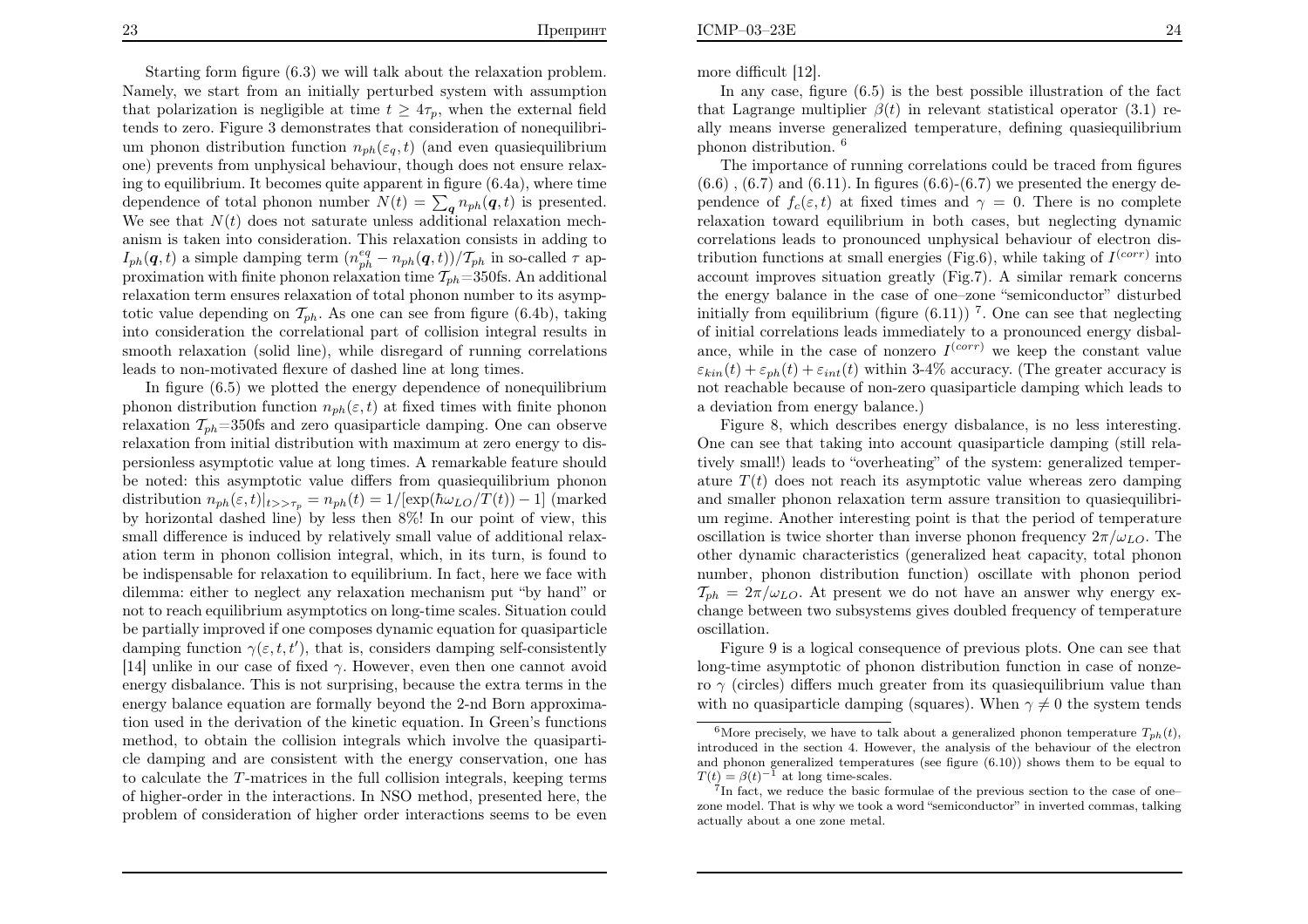$ICMP-03-23E$ 

to its asymptotic characteristic but this state is not equilibrium one: collision integral does not conserve the energy and semiconductor remains overheated.

The results for two-temperature model are presented on the figure  $(6.10)$ . One can see that initially heated electron subsystem is cooling down, lattice is heating up, while generalized temperature  $T(t)$ , conjugated to mean interaction energy, forms an equilibrium background. A maximum of  $T(t)$  is located at a point, which corresponds to the largest value of  $\langle \hat{H}_{int} \rangle_t$ .

It is interesting also to investigate relaxation of the system after nonresonant excitation when  $\Delta = \hbar \omega - E_a < 0$ . Numerical calculations from Ref. [10] manifested phonon replicas in conducting zone on long-time scales due to indirect excitation of the electrons. And, to be able to describe a complete dynamics of the system during laser pulse as well as at long times, one has to consider a non-simplified version of total collision integral with off-diagonal  $\Lambda$  in (3.14)-(3.15) and non-simplified matrix exponents  $\exp_+\left[-\frac{i}{\hbar}\int\limits_{t'}^t M(\mathbf{k},t'') dt''\right]$ . This problem, though difficult enough, is very promising and the results could give an answer, how

running correlations form quite complicated dynamics of two-zone semiconductor under short-lasting laser excitation.



Figure 6.1. Electron distribution function at fixed times. Thermal phonons, no quasiparticle damping.



Figure 6.2. Electron distribution function at fixed times. Thermal phonons,  $\gamma = 1/36$ .



Figure 6.3. Electron distribution function  $f_c(\varepsilon, t)$  at  $t = 20\tau_{pulse}, \gamma = 0$ . Dynamical correlations are taken into account in b) and c).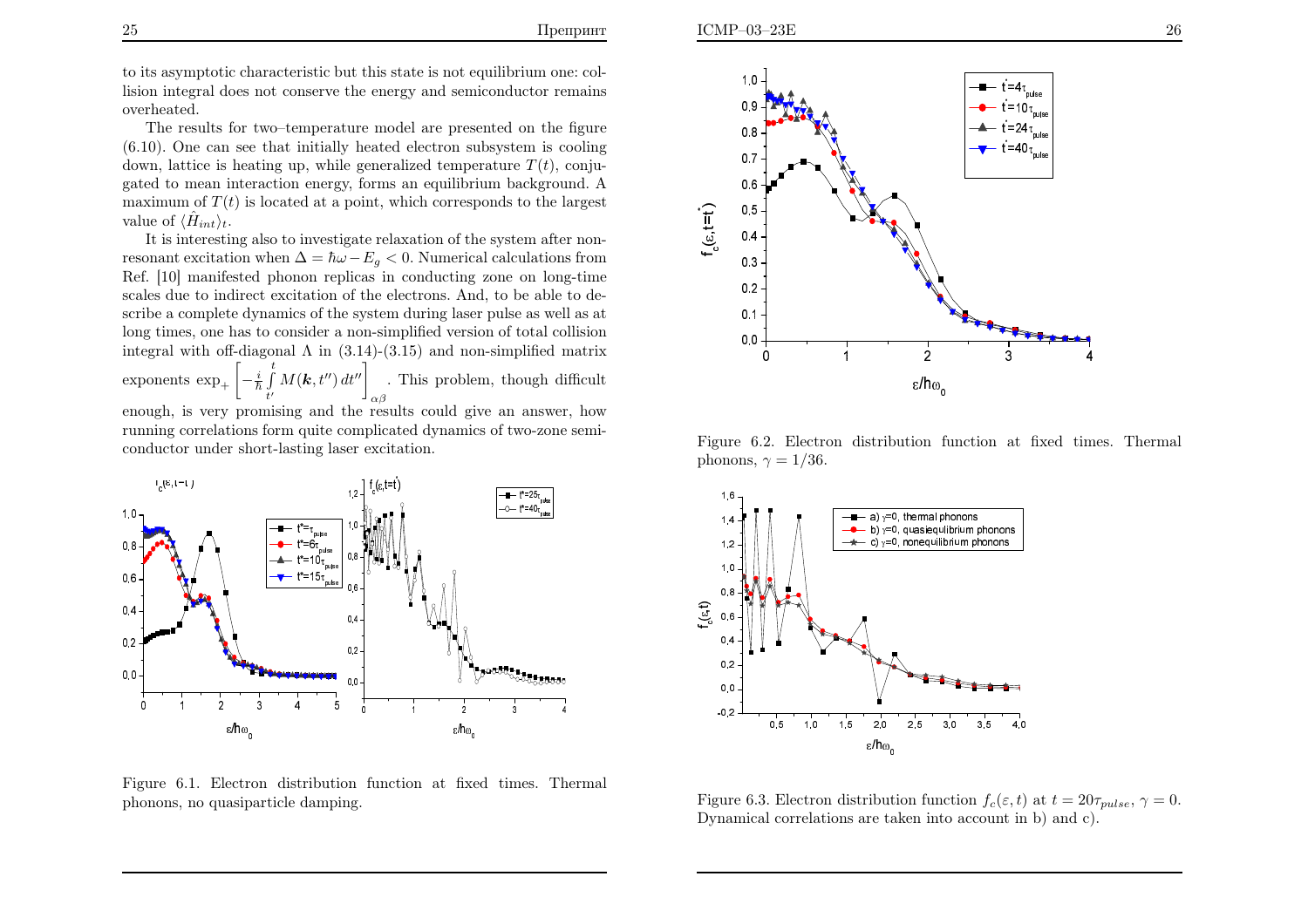Препринт



it/t<sub>pulse</sub><br>abe Figure 6.4. Time dependence of total phonon number  $N_{ph}(t)$ : a) $\gamma = 0$ ,  $\mathcal{T}_{ph} \rightarrow \infty$ ; b) $\gamma = 0$ ,  $\mathcal{T}_{ph} = 7\tau_{pulse}$ .



Figure 6.5. Phonon distribution functions  $n_{ph}(\varepsilon, t)$  at fixed times. Horizontal dashed line marks equasiequilibrium value.



Figure 6.6. Electron distribution function  $f_c(\varepsilon, t)$  at fixed times. No initial correlations.



Figure 6.7. Electron distribution function  $f_c(\varepsilon, t)$  at fixed times. Initial correlations are taken into account.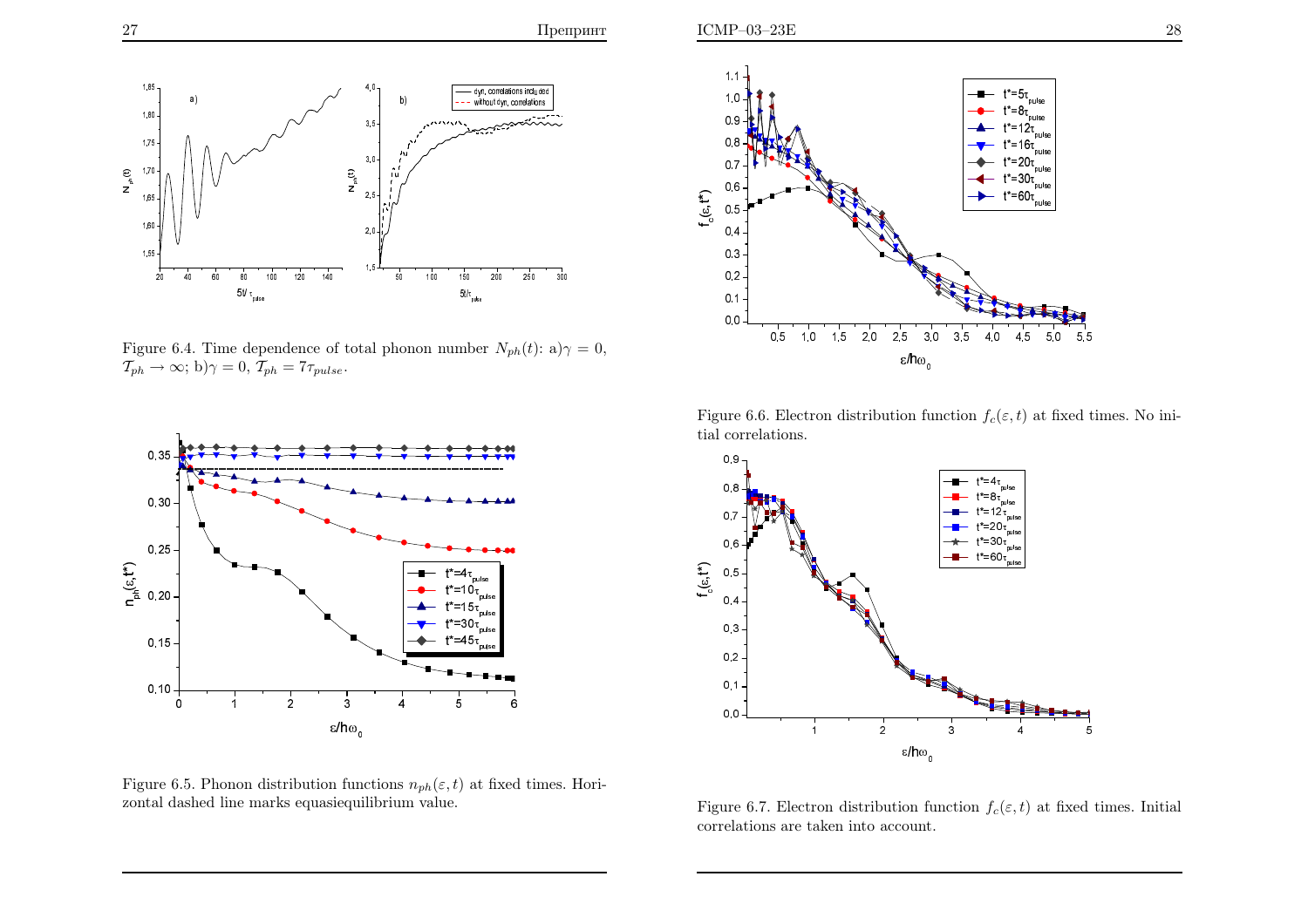

Figure 6.8. Generalized temperature  $T(t)$  in dimensionless units.



Figure 6.9. Phonon distribution functions  $n_{ph}(\varepsilon, t)$  at fixed times. Horizontal dashed lines mark equasiequilibrium values.



Figure 6.10. Generalized temperatures as functions of dimensionlesstime:  $T(t)$  - green stars,  $T_{el}(t)$  - red circles,  $T_{ph}(t)$  - blue triangles. Initial correlations are taken into account,  $\gamma = 0.1$ 



Figure 6.11. Mean energies as functions of dimensionless time:  $\varepsilon_{int}(t)$ - green stars,  $\varepsilon_{kin}(t)$  - red circles,  $\varepsilon_{ph}(t)$  - blue triangles. Total energy  $\varepsilon_{kin}(t) + \varepsilon_{ph}(t) + \varepsilon_{int}(t)$  is marked by solid squares (when initial correlations are taken into consideration) and by opened squares (with noinitial correlations).  $\gamma = 0.1$ .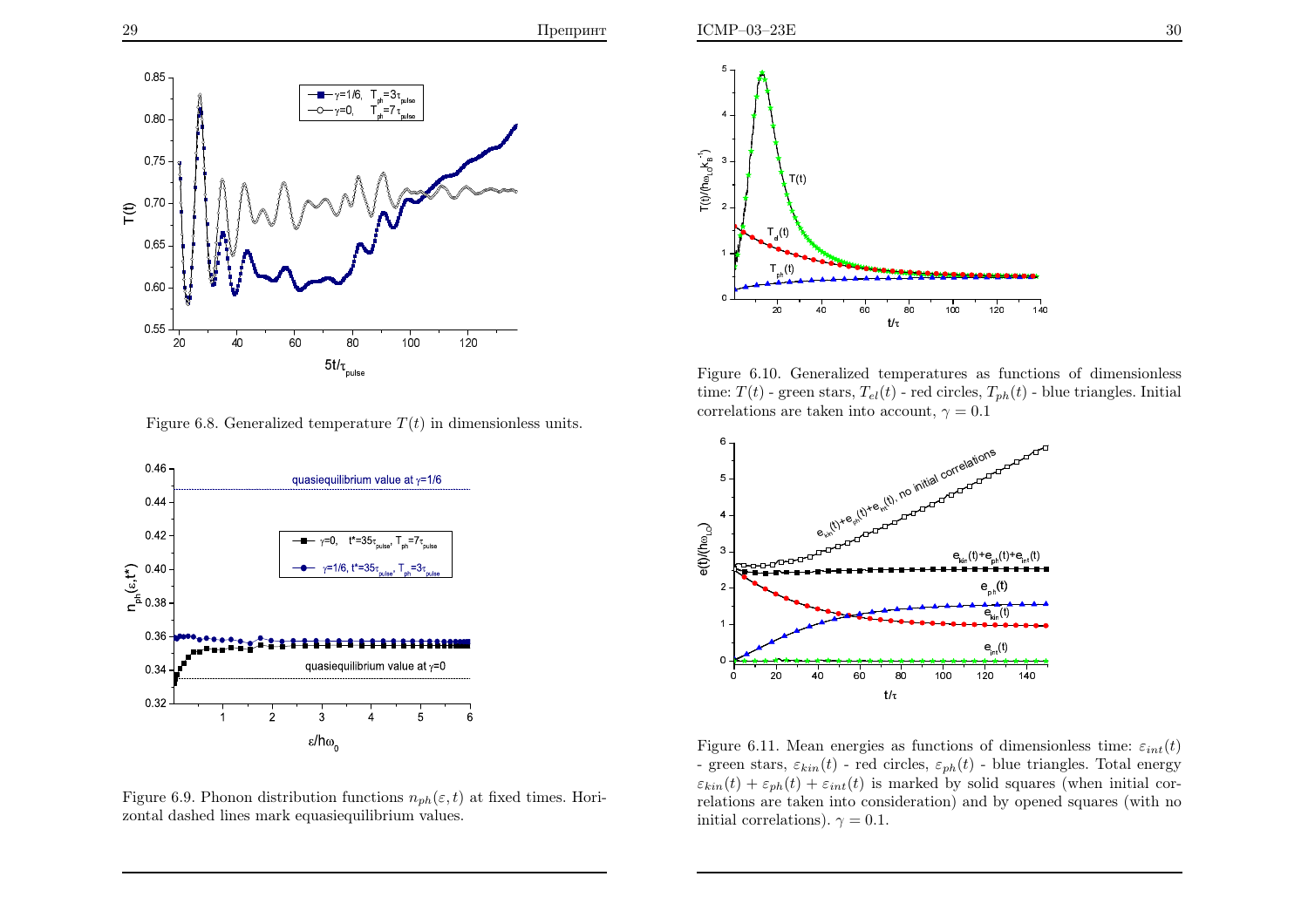# Appendix A

To obtain the solution for time-ordered matrix exponents (3.8)-(3.9) one has to consider the system of differential equations (3.10). In general case of time-dependent field the system can not be solved analytically.To find the explicit expressions for kinetic kernels one has to neglect thefield-dependent terms in the equations of diagonal  $A(\boldsymbol{k}, t)$ . Then one can obtain immediately unperturbed Wigner-Weisskopf form for diagonal matrix elements:

$$
\exp_{+}\left[-\frac{i}{\hbar}\int_{t'}^{t}M(\mathbf{k},t'')dt''\right]_{cc} \approx \exp\left(-\frac{i}{\hbar}e_{c\mathbf{k}}(t-t')\right) + o(E^{2}), \quad \text{(A.1)}
$$

$$
\exp_{+}\left[-\frac{i}{\hbar}\int_{t'}^{t}M(\mathbf{k},t'')dt''\right]_{vv} \approx \exp\left(-\frac{i}{\hbar}e_{v\mathbf{k}}(t-t')\right) + o(E^{2}) \quad \text{(A.2)}
$$

with similar expressions for anti- chronologically ordered exponents:

$$
\exp_{-}\left[\frac{i}{\hbar}\int_{t'}^{t} M(\mathbf{k},t'') dt''\right]_{cc} \approx \exp\left(\frac{i}{\hbar}e_{c\mathbf{k}}(t-t')\right) + o(E^2), \quad (A.3)
$$

$$
\exp_{-}\left[\frac{i}{\hbar}\int_{t'}^{t} M(\mathbf{k},t'') dt''\right]_{vv} \approx \exp\left(\frac{i}{\hbar}e_{v\mathbf{k}}(t-t')\right) + o(E^2). \quad (A.4)
$$

After substitution of the diagonal elements into the equations (3.10) for off-diagonal ones and supposing the field amplitude to change much slower then cosine factor in (2.6), we come to the following form of fielddependent kinetic kernels:

$$
\exp_{+}\left[-\frac{i}{\hbar}\int_{t'}^{t}M(\mathbf{k},t'') dt''\right]_{cv} = \exp_{-}\left[\frac{i}{\hbar}\int_{t}^{t'}M(\mathbf{k},t'') dt''\right]_{vc} \approx (A.5)
$$

$$
\approx \frac{1}{2}d_0E_0\left[\exp\left(\frac{i}{\hbar}\delta_{\mathbf{k}}t\right) - \exp\left(\frac{i}{\hbar}\delta_{\mathbf{k}}t'\right)\right]\exp\left(\frac{i}{\hbar}e_{v\mathbf{k}}t' - \frac{i}{\hbar}e_{c\mathbf{k}}t\right) + o(E^3),
$$
where  $\delta_{\mathbf{k}} = e_{c\mathbf{k}} - e_{v\mathbf{k}} - \hbar\omega$  denotes detuning of the system<sup>8</sup>

Let us make some conclusions from the expressions  $(A.1)-(A.5)$ . On the first hand, the kinetic kernels possess the symmetric properties similar to those of retarded and advanced Green's functions. On the second hand, one can verify all expressions for matrix kernel to factorize in  $t$ ,  $t'$  (see Eqn.(3.11) for comparison). The last conclusion follows from the expression for off-diagonal element (A.5): this kernel turns out to be relevant in <sup>a</sup> narrow zone around excitation energy and could be omitted when one describes low and high energy domains of distribution functions.

### Appendix B

Let us rewrite the last commutator in (3.5) via Kubo identity

$$
[\rho_{rel}(t'), H_0(t')] = \beta(t') \int_0^1 \tilde{\rho}_{rel}^x(t') [H_0(t'), H_{int}] \tilde{\rho}_{rel}^{-x}(t'), \tag{B.1}
$$

where the symbol "tilde" denotes truncated statistical operator

$$
\tilde{\rho}_{rel}(t) = \frac{1}{\tilde{Z}_{rel}(t)} \exp\{-\sum_{\alpha\beta,\mathbf{kq}} \Lambda_{\alpha\beta}(\mathbf{k},t) \hat{f}_{\alpha\beta}(\mathbf{k}) - \Lambda^{ph}(\mathbf{q},t) \hat{n}(\mathbf{q})\} \quad (B.2)
$$

without interaction part  $H_{int}$  [12] (remember, we have to work in the framework of the 2-nd Born approximation). The action of operators $\tilde{\rho}^x_{rel}(t')$ ,  $\tilde{\rho}^{-x}_{rel}(t')$  can be presented in the similar matrix form like (3.8), namely:

$$
\tilde{\rho}_{rel}^{x}(t')a_{\boldsymbol{k}}\tilde{\rho}_{rel}^{-x}(t') = \exp\left[x\Lambda(\boldsymbol{k},t')\right]a_{\boldsymbol{k}},
$$
\n
$$
\tilde{\rho}_{rel}^{x}(t')a_{\boldsymbol{k}}^{\dagger}\tilde{\rho}_{rel}^{-x}(t') = \exp\left[-x\Lambda(\boldsymbol{k},t')\right]a_{\boldsymbol{k}}^{\dagger},
$$
\n
$$
\tilde{\rho}_{rel}^{x}(t')b_{\boldsymbol{q}}\tilde{\rho}_{rel}^{-x}(t') = \exp\left[x\Lambda^{ph}(\boldsymbol{q},t')\right]b_{\boldsymbol{q}},
$$
\n
$$
\tilde{\rho}_{rel}^{x}(t')b_{\boldsymbol{q}}^{\dagger}\tilde{\rho}_{rel}^{-x}(t') = \exp\left[-x\Lambda^{ph}(\boldsymbol{q},t')\right]b_{\boldsymbol{q}}^{\dagger},
$$
\n(B.3)

with the only exception that  $\exp\left[x\Lambda(\mathbf{k}, t')\right]_{\alpha\beta}$  can be evaluated explicitly from the corresponding system of ordinary differential equations  $(k, t-)$ dependence in the right–hand side is not written for brevity):

$$
\exp\left[x\Lambda(\boldsymbol{k},t)\right]_{cc} =
$$
  
\n
$$
\exp\left[xz_c\right]\left(\Lambda_{cc} - \Lambda_{vv} + \sqrt{D}\right) + \exp\left[xz_v\right]\left(\Lambda_{vv} - \Lambda_{cc} + \sqrt{D}\right)
$$
  
\n
$$
2\sqrt{D},
$$

<sup>8</sup>In rotating wave-approximation for external field [1,10] we neglect non resonant strongly oscillating term with  $\delta_{\mathbf{k}}^{+} = e_{c\mathbf{k}} - e_{v\mathbf{k}} + \hbar \omega$  in favour of resonant one  $\delta_{\mathbf{k}}^{-}$ .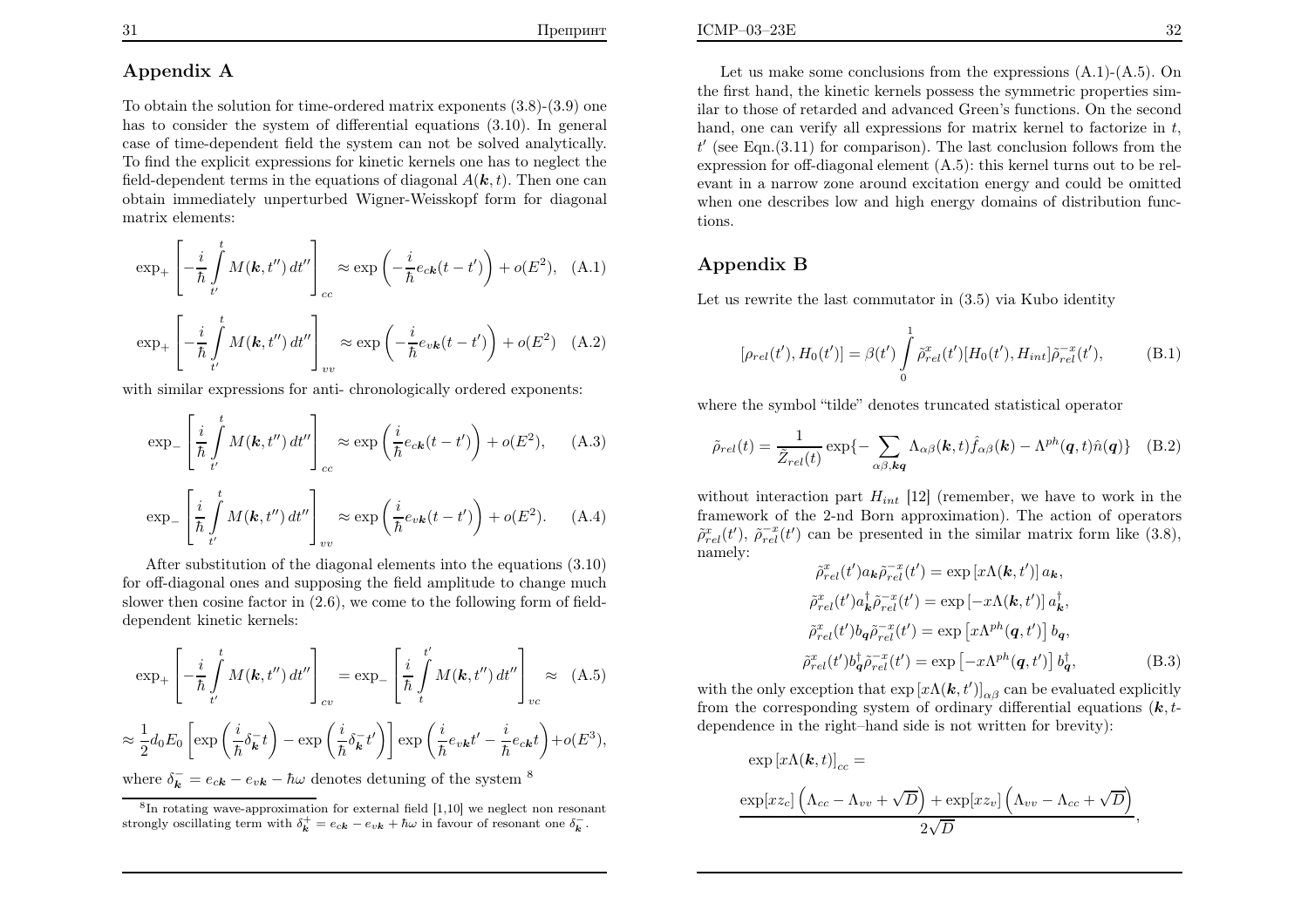$$
\exp\left[x\Lambda(\boldsymbol{k},t)\right]_{cv} = \frac{\exp[xz_c] - \exp[xz_v]}{\sqrt{D}} \Lambda_{cv},
$$

$$
\exp\left[x\Lambda(\boldsymbol{k},t)\right]_{vc} = \frac{\exp[xz_c] - \exp[xz_v]}{\sqrt{D}} \Lambda_{vc},
$$

$$
\exp\left[x\Lambda(\boldsymbol{k},t)\right]_{vv} =
$$

$$
\exp[xz_v] \left(\Lambda_{cc} - \Lambda_{vv} + \sqrt{D}\right) + \exp[xz_c] \left(\Lambda_{vv} - \Lambda_{cc} + \sqrt{D}\right)
$$

$$
\frac{\exp[xz_v]\left(\Lambda_{cc}-\Lambda_{vv}+\sqrt{D}\right)+\exp[xz_c]\left(\Lambda_{vv}-\Lambda_{cc}+\sqrt{D}\right)}{2\sqrt{D}}\tag{B.4}
$$

In Eqn. (B.4)  $z_c(\mathbf{k}, t)$ ,  $z_v(\mathbf{k}, t)$  denote eigenvalues of the quadratic form in the exponent of relevant operator  $\tilde{\rho}_{rel}(t)$ :

$$
z_c(\mathbf{k},t) = \frac{\Lambda_{cc}(\mathbf{k},t) + \Lambda_{vv}(\mathbf{k},t) + \sqrt{D(\mathbf{k},t)}}{2},
$$
  
\n
$$
z_v(\mathbf{k},t) = \frac{\Lambda_{cc}(\mathbf{k},t) + \Lambda_{vv}(\mathbf{k},t) - \sqrt{D(\mathbf{k},t)}}{2},
$$
  
\n
$$
D(\mathbf{k},t) = (\Lambda_{cc}(\mathbf{k},t) - \Lambda_{vv}(\mathbf{k},t))^2 + 4|\Lambda_{cv}(\mathbf{k},t)|^2.
$$
 (B.5)

Lagrange multipliers  $\Lambda_{\alpha\beta}(\mathbf{k}, t)$  could be eliminated due to self– consistency conditions (3.3), which can be rewritten in the followingform:

$$
[\exp{\{\Lambda(\boldsymbol{k},t)\}}+\mathcal{I}]_{\alpha\beta}^{-1}=f_{\alpha\beta}(\boldsymbol{k},t),[\exp{\{\Lambda^{ph}(\boldsymbol{q},t)\}}-1]^{-1}=n(\boldsymbol{q},t).
$$
\n(B.6)

The explicit form of  $\Lambda$  will be needed for further numerical calculations. For <sup>p</sup>honon counterpart it is easy to write down the following relation:

$$
\Lambda^{ph}(\mathbf{q},t) = \ln\left(\frac{1+n(\mathbf{q},t)}{n(\mathbf{q},t)}\right). \tag{B.7}
$$

To obtain more than formal matrix relation  $\Lambda_{\alpha\beta}(\mathbf{k}, t)$  =  $\left[\ln f(\boldsymbol{k}, t)^{-1} - \mathcal{I}\right]_{\alpha\beta}$ , we have calculated all Lagrange multipliers explicitly taking use of (B.4)-(B.5) (again we omitted time–energydependence of corresponding functions):

$$
\Lambda_{cc} = \frac{1}{2} \ln \left( \frac{X^2 - \Delta}{4} \right) + \frac{[f]_{cc}^{-1} - [f]_{vv}^{-1}}{\sqrt{\Delta}} \text{arcth} A,
$$
  

$$
\Lambda_{cc} = \frac{1}{2} \ln \left( \frac{X^2 - \Delta}{4} \right) - \frac{[f]_{cc}^{-1} - [f]_{vv}^{-1}}{\sqrt{\Delta}} \text{arcth} A,
$$
(B.8)

$$
|\Lambda_{cv}|^2=\frac{4\text{arcth}^2A}{\Delta}[f]_{cv}^{-1}[f]_{vc}^{-1}
$$

,

where

$$
A = \frac{\sqrt{\Delta}}{X}, \quad \Delta = \left( [f]_{cc}^{-1} - [f]_{vv}^{-1} \right)^2 + 4[f]_{cv}^{-1} [f]_{vc}^{-1}, \quad X = [f]_{cc}^{-1} + [f]_{vv}^{-1} - 2.
$$
\n(B.9)

 As one can see, all Lagrange multipliers as well as matrix elements are in the closed form being expressed via one-particle distribution functions in <sup>a</sup> very complicated way. Noting that off-diagonal elements of distribution functions tend to zero in field–free case (after the action of laser pulse), one can easily reproduce <sup>a</sup> result for effective one-zonesemiconductor [12].

### Appendix C

After transition from sum over wave–vectors to corresponding integralswith subsequent substitution  $\hbar^2 k^2/(2\mu) \longrightarrow e_k$ , where  $\mu = \frac{m_c m_v}{m_c + m_v}$  and taking use of factorization properties (3.11) of the kinetic kernals one taking use of factorization properties (3.11) of the kinetic kernels, onecan write down the following schematic system of equations:

$$
\frac{f(e_k, t)}{dt} = \frac{t}{\int_{t_0}^t dt'} \sum_i \int de'_k de''_k \kappa_i(e_k, t) \bar{\kappa}_i(e'_k, t') F_i(\{f(e_k, t'), f(e'_k, t'), f(e''_k, t')\})
$$
\n
$$
= \sum_i \int de'_k de''_k \kappa_i(e_k, t) G_i(e_k, e'_k, e''_k, t)
$$
\n(C.1)

with supplementary variables

$$
G_i(e_k, e'_k, e''_k, t) = \int_{t_0}^t dt' \,\bar{\kappa}_i(e'_k, t') F_i(\{f(e_k, t'), f(e'_k, t'), f(e''_k, t')\}) \tag{C.2}
$$

for which one gets <sup>a</sup> local differential equations

$$
\frac{d G_i(e_k, e'_k, e''_k, t)}{dt} = \bar{\kappa}_i(e'_k, t) F_i(\{f(e_k, t), f(e'_k, t), f(e''_k, t) \} (C.3))
$$

with initial conditions  $G_i(e_k, e'_k, e''_k, t=t_0) = 0$ . Summing up, we come to the system of ordinary differential equations where energy appears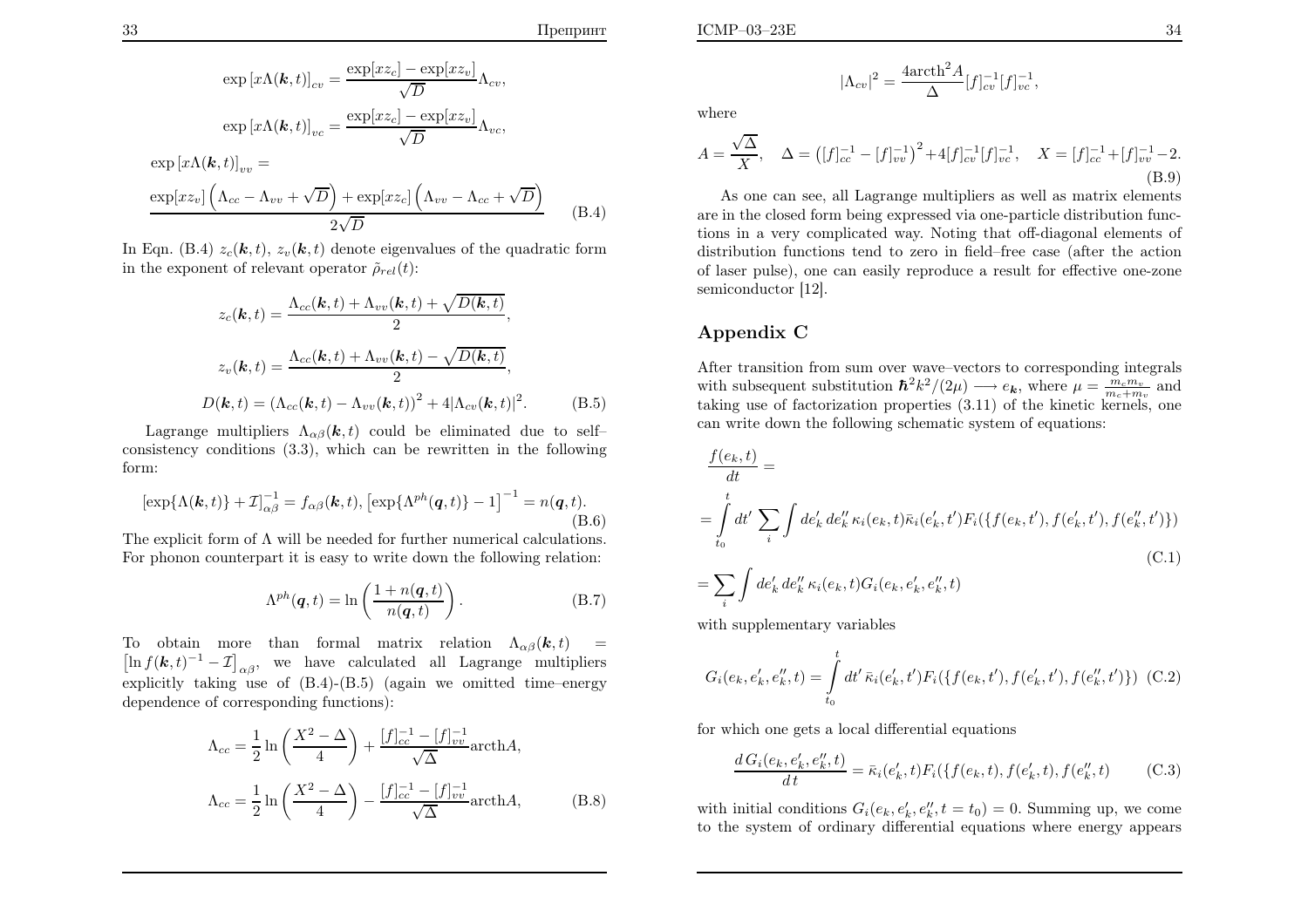as a parameter. Then, passing from integrals over  $e'_k, e''_k$  to the integral sums with corresponding Gaussian weights, we obtain the system of

$$
\dim = 5N^2 + 12N^3 + 1
$$

equations. Here  $5N$  equations are for one particle distribution functions  $(f_{\text{max}})$  absorptions are particle distributions of the state of the state of the state of the state of the state of the state of the state of th ( for carriers, phonons and polarization),  $12N^3$  equations describe dynamics of the auxiliary kernels  $(C.2)$ , and the last equation determines the generalized temperature  $T(t)$ . Taking the energy grid dense enough with  $N = 60$  points we come to the system of about  $2.5 \times 10^6$  equations which are being solved numerically with given initial conditions.

## References

- 1. J. Shah. Ultrafast Spectroscopy of Semiconductors and Semiconductor Microstructures. Springer Series in Solid-State Sci., vol. 115,Berlin/Heidelberg, Springer, 1997.
- 2. F.Rossi and T.Kuhn.// Rev. Mod. Phys., 2002, vol.74, No 3, p.895.
- 3. C. Fürst, A. Leitenstorfer, A. Laubereau and R. Zimmermann.// Phys. Rev Lett., 1997, vol. 78, p. 3733.
- 4. R. Zimmermann, J. Wauer, and A. Leitenstorfer: Non-Markovian dynamics in optically detected electron-phonon relaxation in: Radiative Processes and Dephasing in Semiconductors, ed. D. S. Citrin, Optical Society of America Trends in Optics and Photonic Series (OSATOPS), 1998, vol. 18, p. 2.
- 5. R. Zimmermann, J. Wauer, and A. Leitenstorfer: Non-Markovian dynamics in electron-phonon relaxation, Proc. 24th. Int. Conf. on the Physics of Semiconductors, Jerusalem 1998, Ed. D. Gershoni (WorldScientific, Singapore 1999), paper II-E-4.
- 6. R. Zimmermann, J. Wauer, A. Leitenstorfer, and C. Fürst.  $//$  Journ. Luminescence, 1998, vol. 76-77, p. 34.
- 7. V.G. Morozov, G. Röpke.// Physica A, 1995, vol. 221, p. 511.
- 8. A.V. Kuznetsov.// Phys. Rev. B, 1991, vol. 44, p. 8721.
- 9. A.V. Kuznetsov.// Phys. Rev. B, 1991, vol. 44, p. <sup>13</sup> <sup>381</sup>
- 10. H. Haug, A.-P. Jauho. Quantum Kinetics in Transport and Optics of Semiconductors, Springer Series in Solid State Sci., vol. 123,Berlin/Heidelberg, Springer, 1996.
- 11. D.N. Zubarev, V.G. Morozov, G. Röpke. Statistical Mechanics of Nonequilibrium Processes, vol.1, Akademie Verlag, Berlin, 1997.
- 12. V. G. Morozov.// Cond. Matt. Phys., 2000, vol. 3, No. 3(23), p. 577.
- 13. V.G. Morozov, G. Röpke.// Journ. Stat. Phys., 2001, vol.102, No 1, p.285.
- 14. V.G.Morozov and G.R¨opke.// Annals of Physics, 1999, vol.278,p.127.
- 15. M. Bonitz, D. Kremp, D.C. Scott, R. Binder, W.D. Kraeft and H.S.Köhler.// J. Phys.: Condens. Matter, 1996, vol. 8, p. 6057.
- 16. K. Morawetz.// Phys. Lett. A, 1995, vol. 199, p.241.
- 17. K. Morawetz, H.S. Köhler.// The Euro. Phys. Journ., 1999, vol. 4, p.291.
- 18. D. Kremp, M. Bonitz, W.D. Kraeft and M. Schlanges.// Ann. ofPhys., 1997, vol.258, p.320.
- 19. B. Rethfeld, A. Kaiser, M. Viĉanek and G. Simon.// Phys. Rev. B, 2002, vol. 65, p.214303.